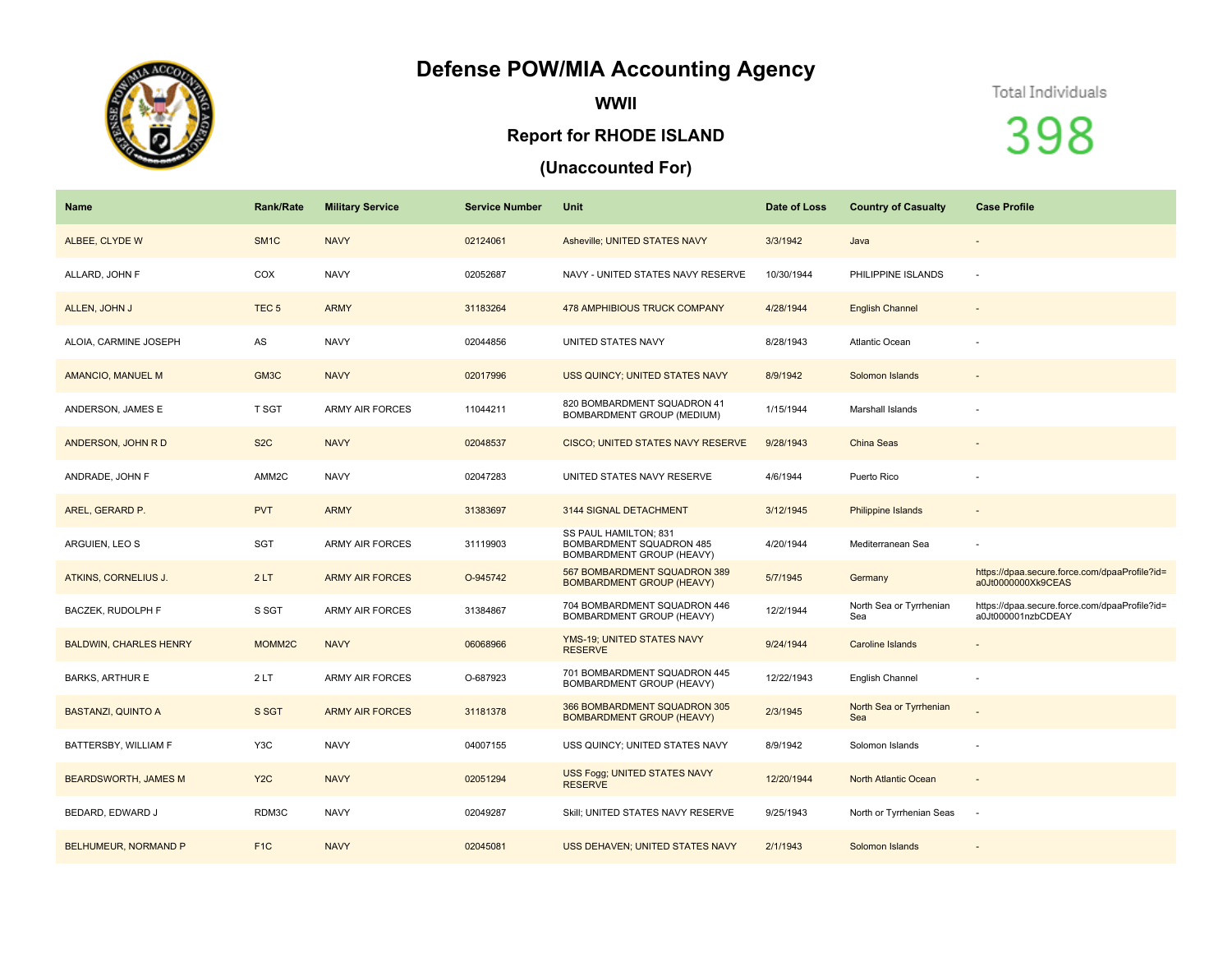| Name                        | <b>Rank/Rate</b>  | <b>Military Service</b> | <b>Service Number</b> | Unit                                                                                | Date of Loss | <b>Country of Casualty</b>       | <b>Case Profile</b>                                                 |
|-----------------------------|-------------------|-------------------------|-----------------------|-------------------------------------------------------------------------------------|--------------|----------------------------------|---------------------------------------------------------------------|
| BELISLE, EUGENE C.          | S SGT             | ARMY                    | 11011794              | 19 INFANTRY 24 DIVISION                                                             | 10/20/1944   | Philippine Islands               |                                                                     |
| BENNETT, LYNWOOD F          | <b>PVT</b>        | <b>ARMY</b>             | 31384336              | SS Leopoldville; 262 INFANTRY 66<br><b>DIVISION</b>                                 | 12/24/1944   | <b>English Channel</b>           |                                                                     |
| BENOIT, ROY HENRY           | S <sub>2</sub> C  | <b>NAVY</b>             | 02044790              | SS FIRETHORN; UNITED STATES NAVY                                                    | 10/7/1942    | ** Documentation Errors          | $\sim$                                                              |
| <b>BENT, GEORGE G</b>       | SF <sub>3</sub> C | <b>NAVY</b>             | 02046554              | Rowan; UNITED STATES NAVY RESERVE                                                   | 9/11/1943    | North or Tyrrhenian Seas         |                                                                     |
| <b>BENTON, THERON T</b>     | CBM               | <b>NAVY</b>             | 02678221              | USS Pecos; UNITED STATES NAVY                                                       | 3/1/1942     | Java                             |                                                                     |
| BERARD, NALDOR P            | S <sub>1</sub> C  | <b>NAVY</b>             | 02046582              | Rowan; UNITED STATES NAVY RESERVE                                                   | 9/11/1943    | North or Tyrrhenian Seas         | $\sim$                                                              |
| BIGALKE, THEODORE J         | BM2C              | <b>NAVY</b>             | 04006538              | LST-342; UNITED STATES NAVY<br><b>RESERVE</b>                                       | 7/18/1943    | Solomon Islands                  |                                                                     |
| BLAIS, CLIFFORD A.          | S SGT             | <b>ARMY AIR FORCES</b>  | 31179330              | 328 BOMBARDMENT SQUADRON 93<br><b>BOMBARDMENT GROUP (HEAVY)</b>                     | 10/18/1943   | Holland                          |                                                                     |
| BLANCHARD, RICHARD --       | AMM1C             | <b>NAVY</b>             | 02016689              | USS Half Moon - VP 52; UNITED STATES<br><b>NAVY</b>                                 | 11/22/1942   | New Britain Island               |                                                                     |
| <b>BLANCHETTE, WALTER A</b> | TM <sub>3</sub> C | <b>NAVY</b>             | 02019261              | <b>RUNNER; UNITED STATES NAVY</b>                                                   | 7/11/1943    | Japan                            |                                                                     |
| BLIER, LEO J                | ARM1C             | <b>NAVY</b>             | 02019497              | USS WASP; UNITED STATES NAVY                                                        | 11/19/1944   | Central/South Pacific<br>Theater |                                                                     |
| <b>BODELL, EDWARD E</b>     | <b>T SGT</b>      | <b>ARMY AIR FORCES</b>  | 11031740              | 492 BOMBARDMENT SQUADRON 7<br><b>BOMBARDMENT GROUP (HEAVY)</b>                      | 7/15/1943    | <b>Burma</b>                     |                                                                     |
| BOOTH, EVERETT E            | CAPT              | <b>ARMY AIR FORCES</b>  | O-811845              | 512 FIGHTER SQUADRON 406 FIGHTER<br><b>GROUP</b>                                    | 2/2/1945     | Germany                          |                                                                     |
| BOTVIN, IRVING --           | 1st Lt            | <b>ARMY</b>             | O-1588446             | SS LOGAN VICTORY; TECH SERVICES<br>UNIT SAN FRANCISCO PORT OF<br><b>EMBARKATION</b> | 4/6/1945     | Ryukyus Islands                  |                                                                     |
| BOUCHER, NORMAND L          | RDM3C             | <b>NAVY</b>             | 08236985              | UNITED STATES NAVY RESERVE                                                          | 3/7/1944     | Solomon Islands                  |                                                                     |
| <b>BOUCHER, WILFRED J</b>   | TM3C              | <b>NAVY</b>             | 02021265              | TANG; UNITED STATES NAVY                                                            | 10/25/1944   | Formosa                          |                                                                     |
| BOWEN, JOHN V               | 2LT               | ARMY AIR FORCES         | O-820428              | 822 BOMBARDMENT SQUADRON 38<br>BOMBARDMENT GROUP (MEDIUM)                           | 3/20/1945    | Formosa                          |                                                                     |
| BOYNTON, JOHN --            | <b>SGT</b>        | <b>ARMY AIR FORCES</b>  | 31149588              | <b>ARMY AIR FORCE</b>                                                               | 3/27/1944    | China                            | https://dpaa.secure.force.com/dpaaProfile?id=<br>a0Jt000001nzYUcEAM |
| <b>BRADY, CHARLES E</b>     | <b>ENS</b>        | <b>NAVY</b>             | O-278682              | USS WASP (CV-18); UNITED STATES<br><b>NAVY RESERVE</b>                              | 7/4/1944     | Pacific Ocean                    |                                                                     |
| <b>BRANCHE, CHARLES --</b>  | A0M3C             | <b>NAVY</b>             | 03378497              | <b>UNITED STATES NAVY</b>                                                           | 8/7/1943     | Newfoundland                     |                                                                     |
| <b>BRAND, JAMES A</b>       | S <sub>1</sub> C  | <b>NAVY</b>             | 02054743              | Warrington; UNITED STATES NAVY<br><b>RESERVE</b>                                    | 9/13/1944    | Bermuda                          |                                                                     |
| <b>BRANNEN, WILLIAM F</b>   | TEC <sub>5</sub>  | <b>ARMY</b>             | 11064090              | <b>70 TANK BATTALION</b>                                                            | 6/12/1944    | France                           |                                                                     |
| BREAULT, EDWARD R           | GM3C              | <b>NAVY</b>             | 02046379              | SS St Mihiel; UNITED STATES NAVY<br><b>RESERVE</b>                                  | 4/9/1945     | <b>Atlantic Ocean</b>            |                                                                     |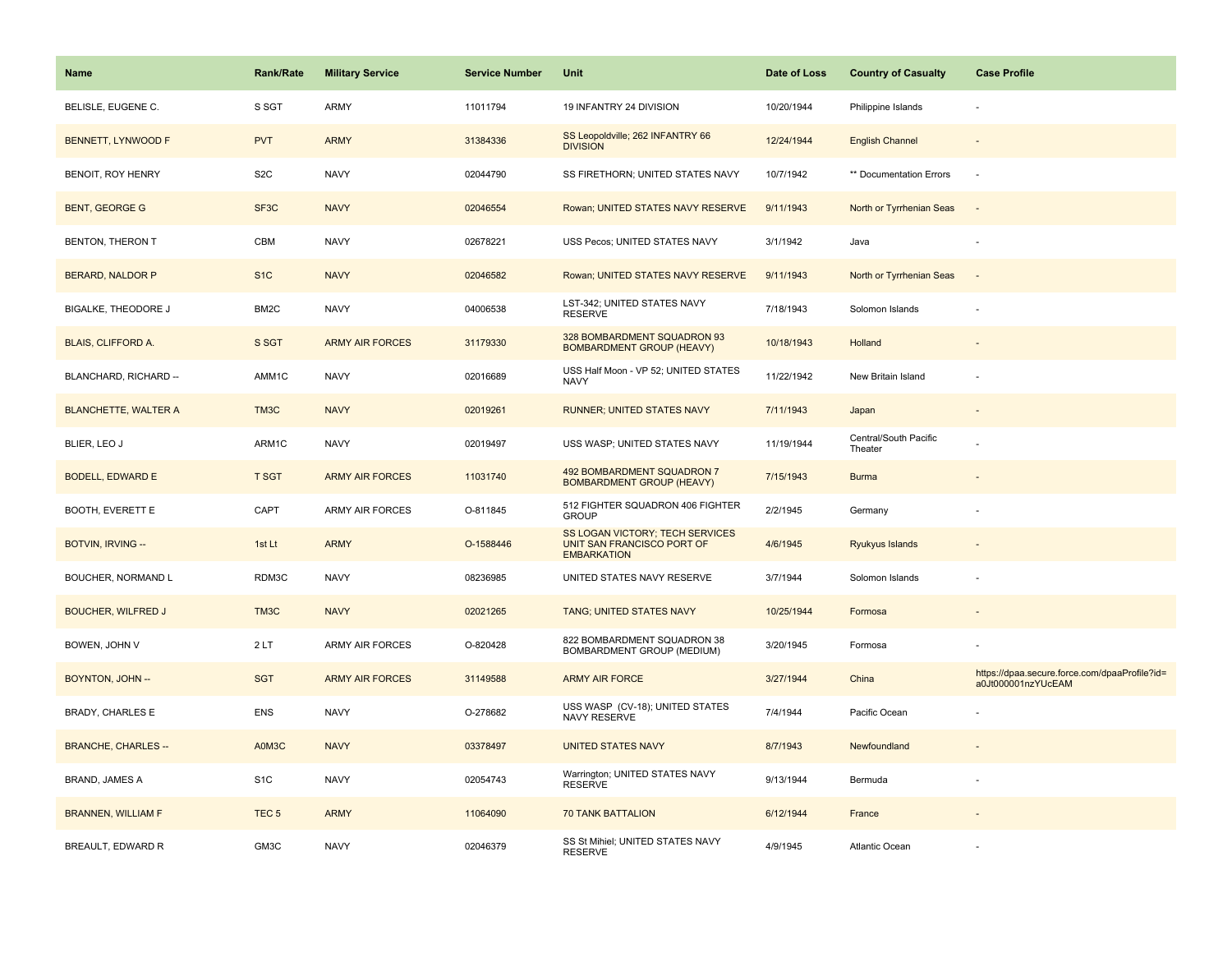| <b>Name</b>                        | <b>Rank/Rate</b>  | <b>Military Service</b> | <b>Service Number</b> | Unit                                                                        | Date of Loss | <b>Country of Casualty</b>                             | <b>Case Profile</b>                                                 |
|------------------------------------|-------------------|-------------------------|-----------------------|-----------------------------------------------------------------------------|--------------|--------------------------------------------------------|---------------------------------------------------------------------|
| <b>BRESLIN, ARTHUR J</b>           | ARM2C             | <b>NAVY</b>             | 06064561              | UNITED STATES NAVY RESERVE                                                  | 12/6/1944    | <b>Philippine Islands</b>                              |                                                                     |
| BROUILLETTE, NORMAND G.            | T SGT             | <b>ARMY AIR FORCES</b>  | 11110921              | 737 BOMBARDMENT SQUADRON 454<br>BOMBARDMENT GROUP (HEAVY)                   | 5/19/1944    | Italy                                                  |                                                                     |
| <b>BROUSSEAU, WILLIAM E</b>        | <b>SGT</b>        | <b>ARMY AIR FORCES</b>  | 11064008              | 20 BOMBARDMENT SQUADRON 2<br><b>BOMBARDMENT GROUP (HEAVY)</b>               | 8/21/1943    | North Sea or Tyrrhenian<br>Sea                         |                                                                     |
| BROWN, CHESTER A.                  | S SGT             | <b>ARMY AIR FORCES</b>  | 31386622              | 93 BOMBARDMENT SQUADRON 19<br>BOMBARDMENT GROUP (VERY HEAVY)                | 6/22/1945    | Japan/Okinawa                                          |                                                                     |
| <b>BROWN, CHESTER E</b>            | <b>PVT</b>        | <b>ARMY AIR FORCES</b>  | 11011298              | <b>HEADQUARTERS SQUADRON 24</b><br><b>PURSUIT GROUP</b>                     | 3/4/1943     | Philippine Islands                                     | https://dpaa.secure.force.com/dpaaProfile?id=<br>a0Jt0000000XmYYEA0 |
| BUERDSELL, JOSEPH D                | SK <sub>2</sub> C | <b>COAST GUARD</b>      | 00552527              | <b>USAT Dorchester</b><br>COAST GUARD - UNITED STATES<br><b>COAST GUARD</b> | 2/3/1943     | Greenland                                              |                                                                     |
| <b>BURNS, JOHN W</b>               | F <sub>2</sub> C  | <b>NAVY</b>             | 02050242              | SS Henry R. Mallory; UNITED STATES<br><b>NAVY RESERVE</b>                   | 2/7/1943     | North Atlantic Ocean                                   | $\sim$                                                              |
| BURNSIDE, DONALD M                 | LT/JG/            | <b>NAVY</b>             | O-306164              | NAVY - UNITED STATES NAVY RESERVE                                           | 1/6/1945     | CENTRAL/SOUTH<br>PACIFIC THEATER                       |                                                                     |
| BYRON, ROBERT-                     | LT /JG/           | <b>NAVY</b>             | O-125413              | <b>USS YORKTOWN; UNITED STATES NAVY</b><br><b>RESERVE</b>                   | 10/6/1943    | Pacific Ocean                                          |                                                                     |
| CABANA, GEORGE A                   | SK <sub>2</sub> C | <b>NAVY</b>             | 06067916              | UNITED STATES NAVY RESERVE                                                  | 1/26/1944    | Mediterranean Sea                                      |                                                                     |
| CAETANO, JOSEPH --                 | <b>PFC</b>        | <b>ARMY</b>             | 31452382              | 255 INFANTRY 63 DIVISION                                                    | 2/3/1945     | France                                                 |                                                                     |
| CAMPAGNONE, DOMENIC --             | S <sub>1</sub> C  | <b>NAVY</b>             | 02047910              | UNITED STATES NAVY RESERVE                                                  | 2/7/1943     | North Atlantic Ocean                                   |                                                                     |
| <b>CAPPUCCIO, PATRICK BENJAMIN</b> | <b>ENS</b>        | <b>NAVY</b>             | O-360050              | UNITED STATES NAVY RESERVE                                                  | 10/15/1944   | Sardinia                                               |                                                                     |
| CARLSON, ALBERT W                  | RM3C              | <b>NAVY</b>             | 08239651              | NAVY - UNITED STATES NAVY RESERVE                                           | 7/24/1945    | PHILIPPINE ISLANDS                                     | $\sim$                                                              |
| <b>CARLSON, EDWIN D</b>            | F <sub>1C</sub>   | <b>NAVY</b>             | 02046975              | USS DEHAVEN; UNITED STATES NAVY<br><b>RESERVE</b>                           | 2/1/1943     | Solomon Islands                                        |                                                                     |
| CARLSON, RAYMOND L                 | S <sub>1</sub> C  | <b>NAVY</b>             | 02045881              | SS JOHN A. POOR; UNITED STATES<br>NAVY RESERVE                              | 3/19/1944    | India                                                  |                                                                     |
| CARON, NORMAND JOSEPH              | SC <sub>2</sub> C | <b>NAVY</b>             | 02017142              | USS WALKE; UNITED STATES NAVY                                               | 11/15/1942   | Solomon Islands                                        |                                                                     |
| CARR, JOSEPH L                     | SF <sub>2</sub> C | <b>NAVY</b>             | 02018356              | Lansdale; UNITED STATES NAVY                                                | 4/20/1944    | Mediterranean Sea                                      |                                                                     |
| <b>CARROLL, GREGORY K</b>          | S <sub>1C</sub>   | <b>NAVY</b>             | 02058150              | NAVY - UNITED STATES NAVY RESERVE                                           | 7/30/1945    | <b>PHILIPPINE SEA</b>                                  | https://dpaa.secure.force.com/dpaaProfile?id=<br>a0Jt00000004IvCEAQ |
| CARROLL, KENNETH H                 | <b>PVT</b>        | ARMY                    | 11011343              | 27 MATERIALS SQUADRON 20 AIR BASE<br><b>GROUP</b>                           | 11/12/1942   | Philippine Islands                                     | https://dpaa.secure.force.com/dpaaProfile?id=<br>a0Jt0000000QrhUEAS |
| <b>CARSON, MARSHALL NMI</b>        | <b>PVT</b>        | <b>ARMY</b>             | 31384317              | SS Leopoldville; 262 INFANTRY 66<br><b>DIVISION</b>                         | 12/24/1944   | <b>English Channel</b>                                 |                                                                     |
| CARVALHO, MANUEL --                | S <sub>2</sub> C  | <b>NAVY</b>             | 02047157              | UNITED STATES NAVY RESERVE                                                  | 1/11/1943    | North Atlantic Ocean                                   |                                                                     |
| <b>CASHELL, FREDERICK E</b>        | <b>ENS</b>        | <b>NAVY</b>             | O-197144              | R-12; UNITED STATES NAVY                                                    | 6/12/1943    | <b>Atlantic Ocean: North</b><br><b>American Waters</b> |                                                                     |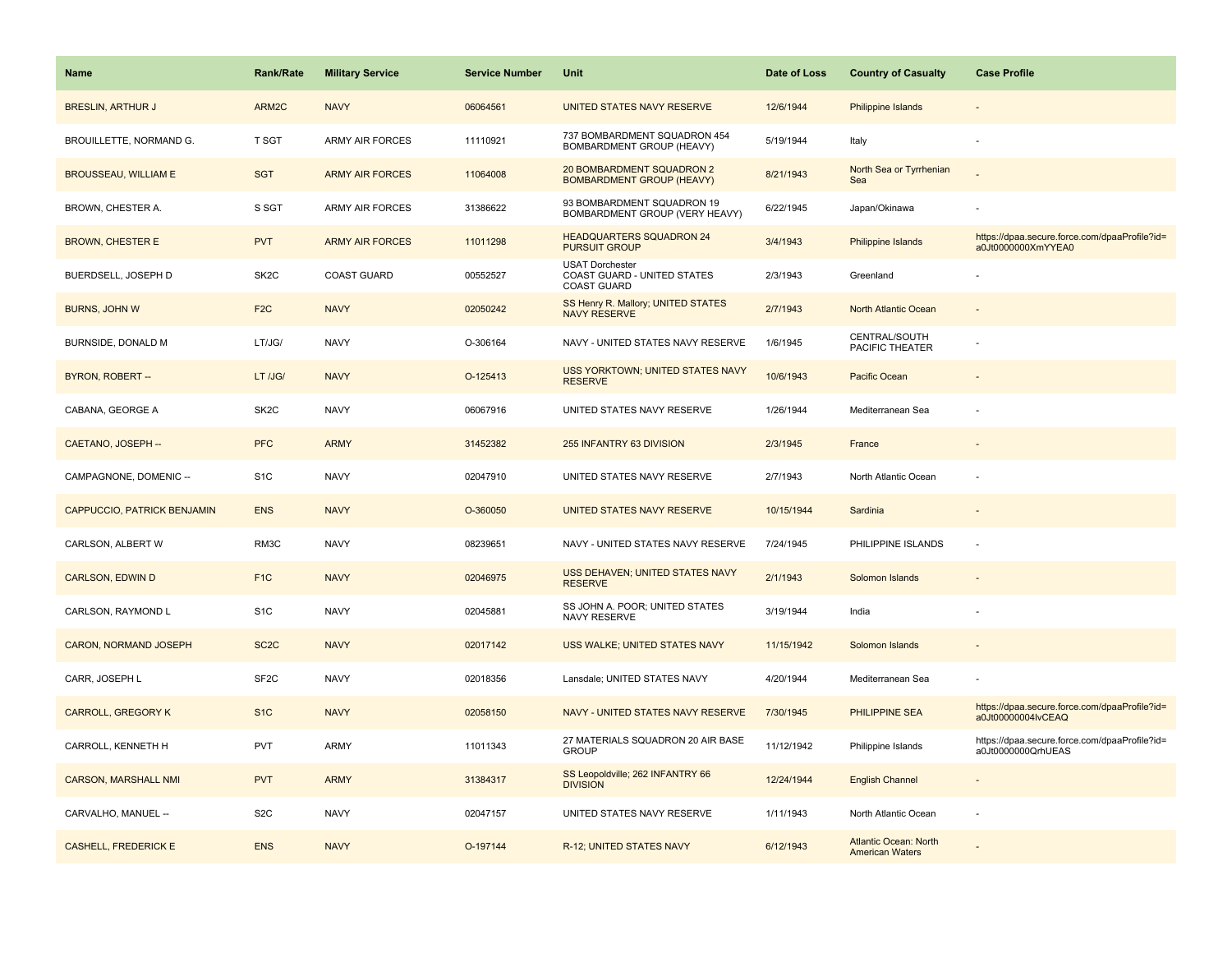| <b>Name</b>                | <b>Rank/Rate</b>  | <b>Military Service</b> | <b>Service Number</b> | Unit                                                                  | Date of Loss | <b>Country of Casualty</b>                             | <b>Case Profile</b>                                                 |
|----------------------------|-------------------|-------------------------|-----------------------|-----------------------------------------------------------------------|--------------|--------------------------------------------------------|---------------------------------------------------------------------|
| CELENTANO, PETER NMI       | PFC               | <b>ARMY</b>             | 31465741              | SS Leopoldville; 262 INFANTRY 66<br><b>DIVISION</b>                   | 12/24/1944   | English Channel                                        |                                                                     |
| CHACE, HENRY T             | 2LT               | <b>ARMY</b>             | O-1635683             | <b>ARMY - SIGNAL CORPS</b>                                            | 2/7/1943     | <b>ATLANTIC OCEAN</b>                                  | $\sim$                                                              |
| CHAMPAGNE, EDWARD S.       | <b>PFC</b>        | <b>ARMY</b>             | 31037101              | 101 MEDICAL REGIMENT                                                  | 1/13/1943    | Solomon Islands                                        |                                                                     |
| <b>CHARTIER, MAURICE C</b> | S SGT             | <b>ARMY AIR FORCES</b>  | 11044366              | 856 BOMBARDMENT SQUADRON 492<br><b>BOMBARDMENT GROUP (HEAVY)</b>      | 6/20/1944    | <b>Baltic Sea</b>                                      |                                                                     |
| CHRETIEN, WILFRED H.       | S SGT             | <b>ARMY AIR FORCES</b>  | 06149635              | 11 SQUADRON 8 AIR SERVICES GROUP                                      | 1/28/1944    | Coral Sea                                              | https://dpaa.secure.force.com/dpaaProfile?id=<br>a0Jt0000000XdkLEAS |
| CHRISTMAN, OTTO --         | <b>CTM</b>        | <b>NAVY</b>             | 03248856              | USS JUNEAU; UNITED STATES NAVY<br><b>RESERVE</b>                      | 11/13/1942   | Solomon Islands                                        |                                                                     |
| CLARK, ARTHUR S            | F <sub>1</sub> C  | <b>NAVY</b>             | 02057101              | Drexler; UNITED STATES NAVY RESERVE                                   | 5/28/1945    | Japan                                                  |                                                                     |
| <b>CLARK, LEVERETT B</b>   | 2LT               | <b>ARMY</b>             | O-436499              | <b>AIR CORPS</b>                                                      | 5/8/1943     | <b>Gold Coast</b>                                      |                                                                     |
| CLARKE, JOHN O             | CBM               | <b>NAVY</b>             | 02044096              | USS JOHN PENN; UNITED STATES NAVY                                     | 8/13/1943    | Solomon Islands                                        |                                                                     |
| <b>CLOUTIER, IRENEE N</b>  | S <sub>2</sub> C  | <b>NAVY</b>             | 02020706              | <b>INGRAHAM; UNITED STATES NAVY</b>                                   | 8/22/1942    | Nova Scotia                                            |                                                                     |
| COATES, HOWELL B           | 2LT               | <b>ARMY AIR FORCES</b>  | O-792962              | 96 FIGHTER SQUADRON 82 FIGHTER<br><b>GROUP</b>                        | 4/28/1943    | Mediterranean Sea                                      |                                                                     |
| COELHO, JOHN               | S <sub>1C</sub>   | <b>NAVY</b>             | 02044838              | <b>UNITED STATES NAVY</b>                                             | 10/12/1943   | <b>Atlantic Ocean: North</b><br><b>American Waters</b> |                                                                     |
| COLITZ, HERMAN E           | LT.               | <b>NAVY</b>             | O-102157              | UNITED STATES NAVY RESERVE                                            | 11/24/1943   | Pacific Ocean                                          |                                                                     |
| <b>COLVIN, GILBERT R</b>   | SC <sub>3</sub> C | <b>NAVY</b>             | 08239951              | NAVY - UNITED STATES NAVY RESERVE                                     | 12/3/1944    | <b>CENTRAL/SOUTH</b><br>PACIFIC THEATER                |                                                                     |
| COOPER, STUART TRUMBLE     | $LT(A-V)$         | <b>NAVY</b>             | O-83188               | VB-101, formally VP-51, UNITED STATES<br>NAVY RESERVE                 | 2/14/1943    | Solomon Islands                                        |                                                                     |
| <b>CORREIA, WILLIAM H</b>  | S SGT             | <b>ARMY AIR FORCES</b>  | 20155534              | 482 BOMBARDMENT SQUADRON 505<br><b>BOMBARDMENT GROUP (VERY HEAVY)</b> | 8/16/1945    | Marianas Islands                                       |                                                                     |
| CORRIVEAU, WILLIAM H.      | <b>PVT</b>        | <b>ARMY</b>             | 20153454              | 169 FIELD ARTILLERY BATTALION 43<br><b>DIVISION</b>                   | 7/18/1943    | Solomon Islands                                        |                                                                     |
| COSTA, JOSEPH P            | S <sub>2</sub> C  | <b>NAVY</b>             | 02047218              | UNITED STATES NAVY RESERVE                                            | 2/11/1943    | North Atlantic Ocean                                   |                                                                     |
| COSTELLO, LEONARD W        | RM <sub>2</sub> C | <b>NAVY</b>             | 02016243              | USS YORKTOWN (CV-5); UNITED<br>STATES NAVY                            | 2/1/1942     | Jaluit Atoll                                           | ÷,                                                                  |
| <b>COUCHON, LIONEL J</b>   | <b>PVT</b>        | <b>ARMY</b>             | 19030273              | ORYOKU MARU; UNITED STATES ARMY<br><b>MINE PLANTER HARRISON</b>       | 12/16/1944   | Philippine Islands                                     |                                                                     |
| COYLE, MAURICE J           | 2LT               | <b>ARMY AIR FORCES</b>  | O-695630              | 875 BOMBARDMENT SQUADRON 498<br>BOMBARDMENT GROUP (VERY HEAVY)        | 2/10/1945    | Marianas Islands                                       |                                                                     |
| <b>CROWTHER, DANIEL L</b>  | RM <sub>2</sub> C | <b>NAVY</b>             | 04008866              | USS QUINCY; UNITED STATES NAVY<br><b>RESERVE</b>                      | 8/9/1942     | Solomon Islands                                        |                                                                     |
| CUMMINGS, WILLIAM JOSEPH   | <b>ENS</b>        | <b>NAVY</b>             | O-351624              | USS BELLEAU WOOD; UNITED STATES<br>NAVY RESERVE                       | 3/18/1945    | Japan                                                  |                                                                     |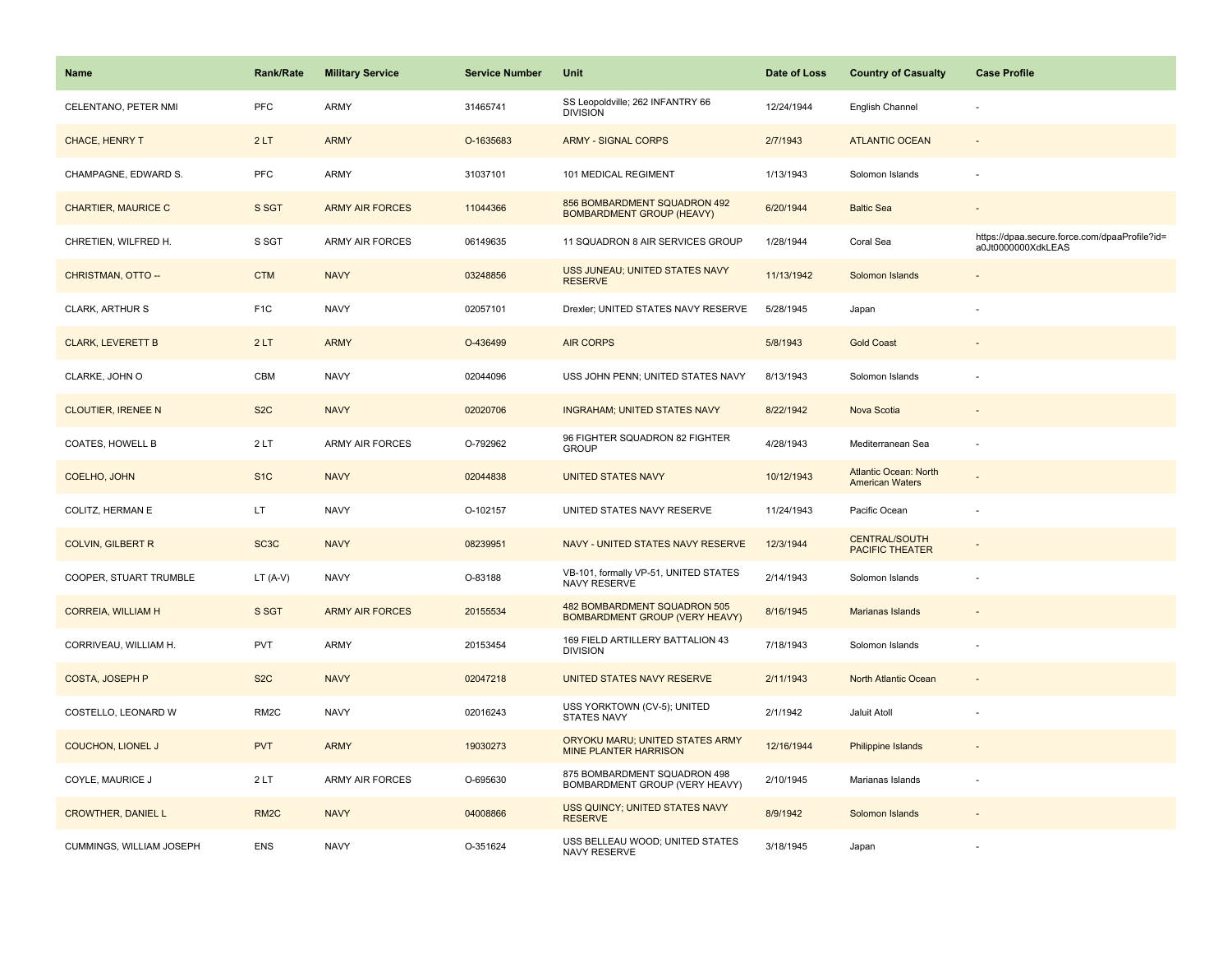| <b>Name</b>                  | <b>Rank/Rate</b>  | <b>Military Service</b> | <b>Service Number</b> | Unit                                                               | Date of Loss | <b>Country of Casualty</b>                             | <b>Case Profile</b>                                                 |
|------------------------------|-------------------|-------------------------|-----------------------|--------------------------------------------------------------------|--------------|--------------------------------------------------------|---------------------------------------------------------------------|
| <b>CUNNINGHAM, EDWARD P</b>  | <b>ENS</b>        | <b>NAVY</b>             | O-229083              | <b>HERRING; UNITED STATES NAVY</b><br><b>RESERVE</b>               | 7/5/1944     | Kurile Islands                                         |                                                                     |
| CUTNER, ALEC --              | <b>CWT</b>        | <b>NAVY</b>             | 02421984              | Atik; UNITED STATES NAVY RESERVE                                   | 3/27/1942    | Bermuda                                                |                                                                     |
| DAGOSTINO, PAUL D            | SM <sub>2</sub>   | <b>NAVY</b>             | 02015654              | USS JUNEAU; UNITED STATES NAVY                                     | 11/13/1942   | Solomon Islands                                        |                                                                     |
| DAILEY, NORMAN F             | F <sub>1C</sub>   | <b>NAVY</b>             | 02018258              | USS DUNCAN; UNITED STATES NAVY                                     | 10/12/1942   | Solomon Islands                                        |                                                                     |
| DANFORTH, VERNON R           | <b>PVT</b>        | <b>ARMY AIR FORCES</b>  | 11011480              | <b>ARISAN MARU; 28 MATERIALS</b><br>SQUADRON 20 AIR BASE GROUP     | 10/24/1944   | China Seas                                             |                                                                     |
| DEAN, GEORGE --              | <b>ACRM</b>       | <b>NAVY</b>             | 02233561              | UNITED STATES NAVY                                                 | 11/13/1943   | Trinidad                                               |                                                                     |
| DEANGELIS, JOSEPH --         | 2d Lt             | <b>ARMY AIR FORCES</b>  | O-809265              | 553 ARMY AIR FORCE BASE UNIT                                       | 8/30/1944    | Iceland                                                |                                                                     |
| DECOSTE, WILLIAM F           | SEA1              | <b>NAVY</b>             | 02047410              | UNITED STATES NAVY RESERVE                                         | 12/24/1943   | North Atlantic Ocean                                   |                                                                     |
| DEFUSCO, ANTHONY J           | S Sgt             | <b>ARMY AIR FORCES</b>  | 11111920              | 11 BOMBARDMENT SQUADRON 341<br><b>BOMBARDMENT GROUP (MEDIUM)</b>   | 8/23/1944    | China                                                  |                                                                     |
| DELANEY, JOHN L              | ARM2C             | <b>NAVY</b>             | 02049043              | USS SAN JACINTO (CVL-30); UNITED<br>STATES NAVY RESERVE            | 9/2/1944     | Bonin & Volcano Islands                                |                                                                     |
| DELUCA, JOHN N               | AMM <sub>2c</sub> | <b>NAVY</b>             | 02047200              | USS LISCOME BAY CVE 56; UNITED<br>STATES NAVY RESERVE              | 11/24/1943   | <b>Gilbert Islands</b>                                 |                                                                     |
| DERESTA, ANTONIO --          | Sgt               | <b>ARMY</b>             | 31291483              | SS Leopoldville; 262 INFANTRY 66<br><b>DIVISION</b>                | 12/24/1944   | English Channel                                        |                                                                     |
| <b>DESJARLAIS, EUCLIDE A</b> | ARM2C             | <b>NAVY</b>             | 02046205              | USS SANGAMON (CVE-26); UNITED<br><b>STATES NAVY RESERVE</b>        | 4/29/1945    | Central/South Pacific<br>Theater                       |                                                                     |
| DESROSIERS, ROBERT B         | S <sub>1</sub> C  | <b>NAVY</b>             | 02056648              | NAVY - UNITED STATES NAVY RESERVE                                  | 11/10/1944   | ADMIRALTY ISLANDS                                      | https://dpaa.secure.force.com/dpaaProfile?id=<br>a0Jt0000000XefGEAS |
| DESTEFANO, DOMENIC --        | Sgt               | <b>ARMY AIR FORCES</b>  | 31056777              | 6 BOMBARDMENT SQUADRON 29<br><b>BOMBARDMENT GROUP (VERY HEAVY)</b> | 1/8/1945     | <b>British West Indies</b>                             |                                                                     |
| DEVINEY, JOHN S              | SGT               | <b>ARMY</b>             | 11011494              | 3 PURSUIT SQUADRON 24 PURSUIT<br><b>GROUP</b>                      | 8/23/1942    | Philippine Islands                                     | https://dpaa.secure.force.com/dpaaProfile?id=<br>a0Jt0000000XgQsEAK |
| DIIORIO, LIBAERATO A.        | Pvt               | <b>ARMY</b>             | 11111688              | 12 INFANTRY 4 DIVISION                                             | 11/11/1944   | Germany                                                |                                                                     |
| DINAGEN, JAMES E.            | SGT               | <b>ARMY AIR FORCES</b>  | 11011326              | 98 BOMBARDMENT SQUADRON 11<br>BOMBARDMENT GROUP (HEAVY)            | 8/7/1942     | New Caledonia                                          |                                                                     |
| DIX, HERBERT M               | FC3C              | <b>NAVY</b>             | 02049747              | DORADO; UNITED STATES NAVY<br><b>RESERVE</b>                       | 10/13/1943   | <b>Atlantic Ocean: North</b><br><b>American Waters</b> |                                                                     |
| DOMINGOS, AUGUST             | PFC               | ARMY                    | 31112232              | ARMY - 307 INFANTRY 77 DIVISION                                    | 5/18/1945    | JAPAN/OKINAWA                                          |                                                                     |
| DONAHUE, GEORGE H            | GM3C              | <b>NAVY</b>             | 06060420              | Brownson; UNITED STATES NAVY<br><b>RESERVE</b>                     | 12/26/1943   | New Britain Island                                     |                                                                     |
| DOOLITTLE, WILLIAM S         | S SGT             | <b>ARMY AIR FORCES</b>  | 11136804              | 435 BOMBARDMENT SQUADRON 333<br>BOMBARDMENT GROUP (VERY HEAVY)     | 10/7/1945    | Philippine Sea                                         |                                                                     |
| DORR, EARLE L                | S SGT             | <b>ARMY AIR FORCES</b>  | 31293194              | 850 BOMBARDMENT SQUADRON 490<br><b>BOMBARDMENT GROUP (HEAVY)</b>   | 12/5/1944    | Germany                                                | https://dpaa.secure.force.com/dpaaProfile?id=<br>a0Jt0000000XguiEAC |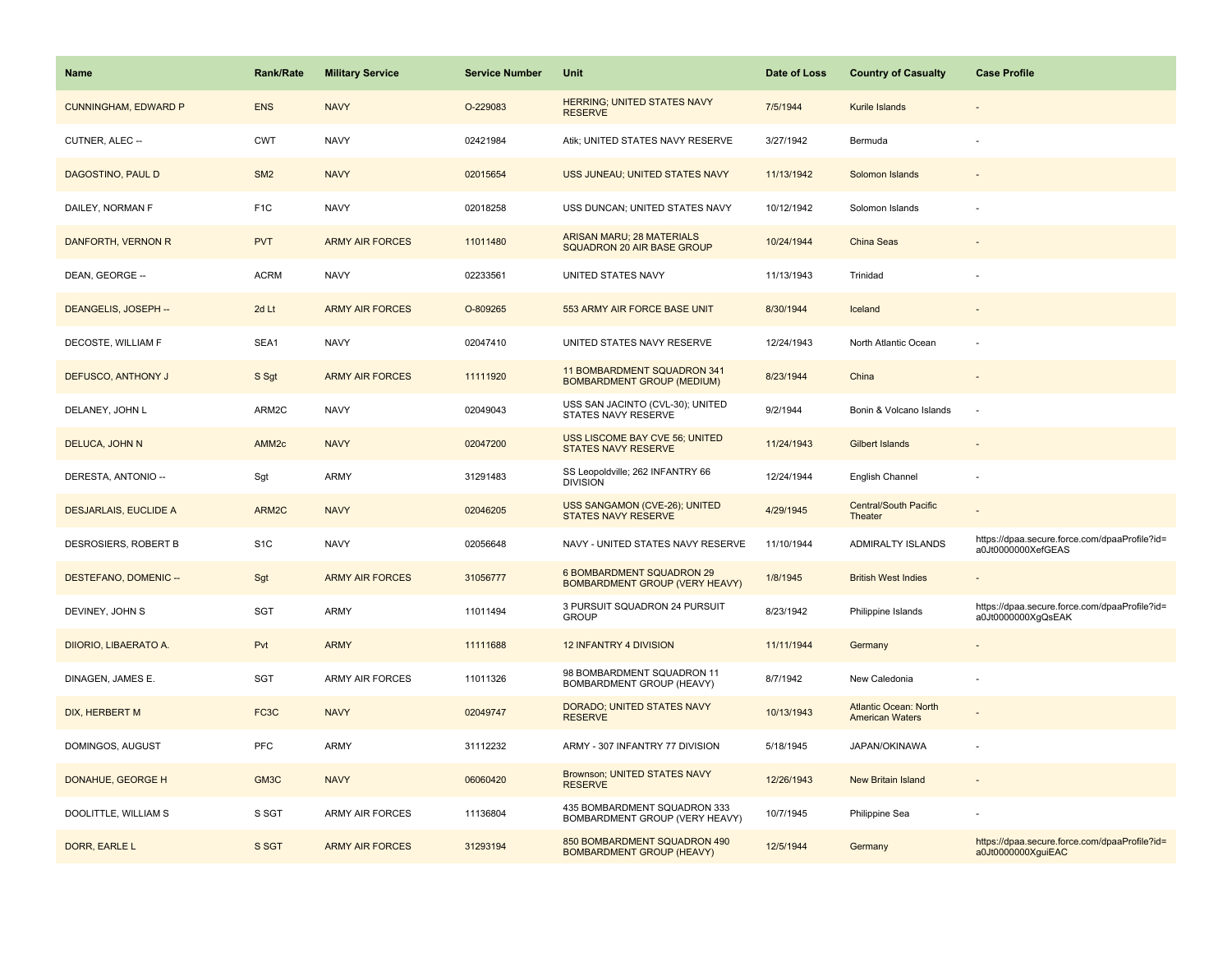| Name                     | <b>Rank/Rate</b>  | <b>Military Service</b> | <b>Service Number</b> | Unit                                                            | Date of Loss | <b>Country of Casualty</b>     | <b>Case Profile</b>                                                 |
|--------------------------|-------------------|-------------------------|-----------------------|-----------------------------------------------------------------|--------------|--------------------------------|---------------------------------------------------------------------|
| DOUNETOS, MICHAEL J      | GM3C              | <b>NAVY</b>             | 02047219              | SS JOHN HARVEY; UNITED STATES<br>NAVY RESERVE                   | 12/2/1943    | Italy                          |                                                                     |
| DOVIDIO, JOSEPH E L      | S Sgt             | <b>ARMY AIR FORCES</b>  | 11036742              | 323 BOMBARDMENT SQUADRON 91<br><b>BOMBARDMENT GROUP (HEAVY)</b> | 7/10/1943    | <b>English Channel</b>         |                                                                     |
| DOWNEY, JOHN V           | SC <sub>3</sub> C | <b>COAST GUARD</b>      | 00239386              | COAST GUARD - UNITED STATES<br><b>COAST GUARD</b>               | 9/9/1942     | Atlantic Ocean                 |                                                                     |
| DRAPER, DONALD L         | S <sub>1C</sub>   | <b>NAVY</b>             | 02020196              | USS JUNEAU; UNITED STATES NAVY                                  | 11/13/1942   | Solomon Islands                |                                                                     |
| DRAYTON, RICHARD J       | 2LT               | <b>ARMY AIR FORCES</b>  | O-792972              | 96 FIGHTER SQUADRON 82 FIGHTER<br><b>GROUP</b>                  | 8/7/1943     | Italy                          |                                                                     |
| DUGAS, SYLVAIN EUGENE    | <b>CEM</b>        | <b>NAVY</b>             | 02044053              | <b>USS NORTHAMPTON; UNITED STATES</b><br><b>NAVY</b>            | 11/30/1942   | Solomon Islands                |                                                                     |
| DUMONT, HENRY J          | CPL               | ARMY AIR FORCES         | 31383608              | 721 BOMBARDMENT SQUADRON 450<br>BOMBARDMENT GROUP (HEAVY)       | 3/16/1945    | Adriatic Sea                   |                                                                     |
| <b>DUNAJ, STANLEY T</b>  | B <sub>1C</sub>   | <b>NAVY</b>             | 02019530              | <b>Bristol; UNITED STATES NAVY</b>                              | 10/14/1944   | Mediterranean Sea              |                                                                     |
| DUQUETTE, OMER A.        | S Sgt             | <b>ARMY AIR FORCES</b>  | 6143447               | AIR CORPS                                                       | 6/3/1942     | Burma                          |                                                                     |
| EICHLER, WILLIAM S.      | 1LT               | <b>ARMY AIR FORCES</b>  | O-726207              | 9 BOMBARDMENT SQUADRON 7<br><b>BOMBARDMENT GROUP (HEAVY)</b>    | 3/13/1943    | <b>Burma</b>                   |                                                                     |
| ELLIOTT, FLOYD F         | <b>CWT</b>        | <b>NAVY</b>             | 03716502              | UNITED STATES NAVY                                              | 3/1/1942     | Indian Ocean                   |                                                                     |
| EMILIANOWICZ, EDWARD --  | ARM3C             | <b>NAVY</b>             | 02046864              | <b>USS BUNKER HILL; UNITED STATES</b><br><b>NAVY RESERVE</b>    | 2/2/1944     | <b>Pacific Ocean</b>           | $\overline{\phantom{a}}$                                            |
| FALES, JOSEPH E          | S SGT             | <b>ARMY AIR FORCES</b>  | 11110360              | 429 BOMBARDMENT SQUADRON 2<br>BOMBARDMENT GROUP (HEAVY)         | 10/14/1943   | North Sea or Tyrrhenian<br>Sea |                                                                     |
| <b>FANTASIA, FRANK A</b> | F <sub>2</sub> C  | <b>NAVY</b>             | 08242126              | Indianapolis; UNITED STATES NAVY<br><b>RESERVE</b>              | 7/30/1945    | <b>Philippine Sea</b>          | https://dpaa.secure.force.com/dpaaProfile?id=<br>a0Jt0000000cdWiEAI |
| FARNSWORTH, F E          | GM3C              | <b>NAVY</b>             | 02049641              | UNITED STATES NAVY RESERVE                                      | 12/2/1943    | Adriatic Sea                   |                                                                     |
| FAY, EDMUND J            | S SGT             | <b>ARMY AIR FORCES</b>  | 31244774              | 64 BOMBARDMENT SQUADRON 43<br><b>BOMBARDMENT GROUP (HEAVY)</b>  | 8/5/1944     | Morotai, Ceram, Amboina        | $\overline{\phantom{a}}$                                            |
| FEIFER, JOHN A           | SGT               | <b>ARMY</b>             | 11063287              | 83 CHEMICAL BATTALION                                           | 1/26/1944    | Italy                          |                                                                     |
| FERNANDES, ALFRED J      | <b>PFC</b>        | <b>ARMY</b>             | 31447143              | 109 INFANTRY 28 DIVISION                                        | 11/6/1944    | Germany                        |                                                                     |
| FERREIRA, JOHN B         | S <sub>1</sub> C  | <b>NAVY</b>             | 02048992              | Rich; UNITED STATES NAVY RESERVE                                | 6/8/1944     | English Channel                |                                                                     |
| FISHER, ALFRED EDWARD    | S <sub>2</sub> C  | <b>NAVY</b>             | 06060480              | USS VINCENNES; UNITED STATES NAVY<br><b>RESERVE</b>             | 8/9/1942     | Solomon Islands                |                                                                     |
| FISHER, JOHN K           | 2LT               | <b>ARMY AIR FORCES</b>  | O-398723              | 43 PURSUIT SQUADRON 16 PURSUIT<br><b>GROUP</b>                  | 2/13/1941    | Panama                         | ÷.                                                                  |
| FITTON, EDWARD J         | S <sub>2</sub> C  | <b>NAVY</b>             | 02052725              | LST-921; UNITED STATES NAVY<br><b>RESERVE</b>                   | 8/14/1944    | <b>Atlantic Ocean</b>          |                                                                     |
| FLYNN, JAMES M           | S <sub>1</sub> C  | <b>NAVY</b>             | 02058163              | NAVY - UNITED STATES NAVY RESERVE                               | 7/30/1945    | PHILIPPINE SEA                 | https://dpaa.secure.force.com/dpaaProfile?id=<br>a0Jt0000000cdTPEAY |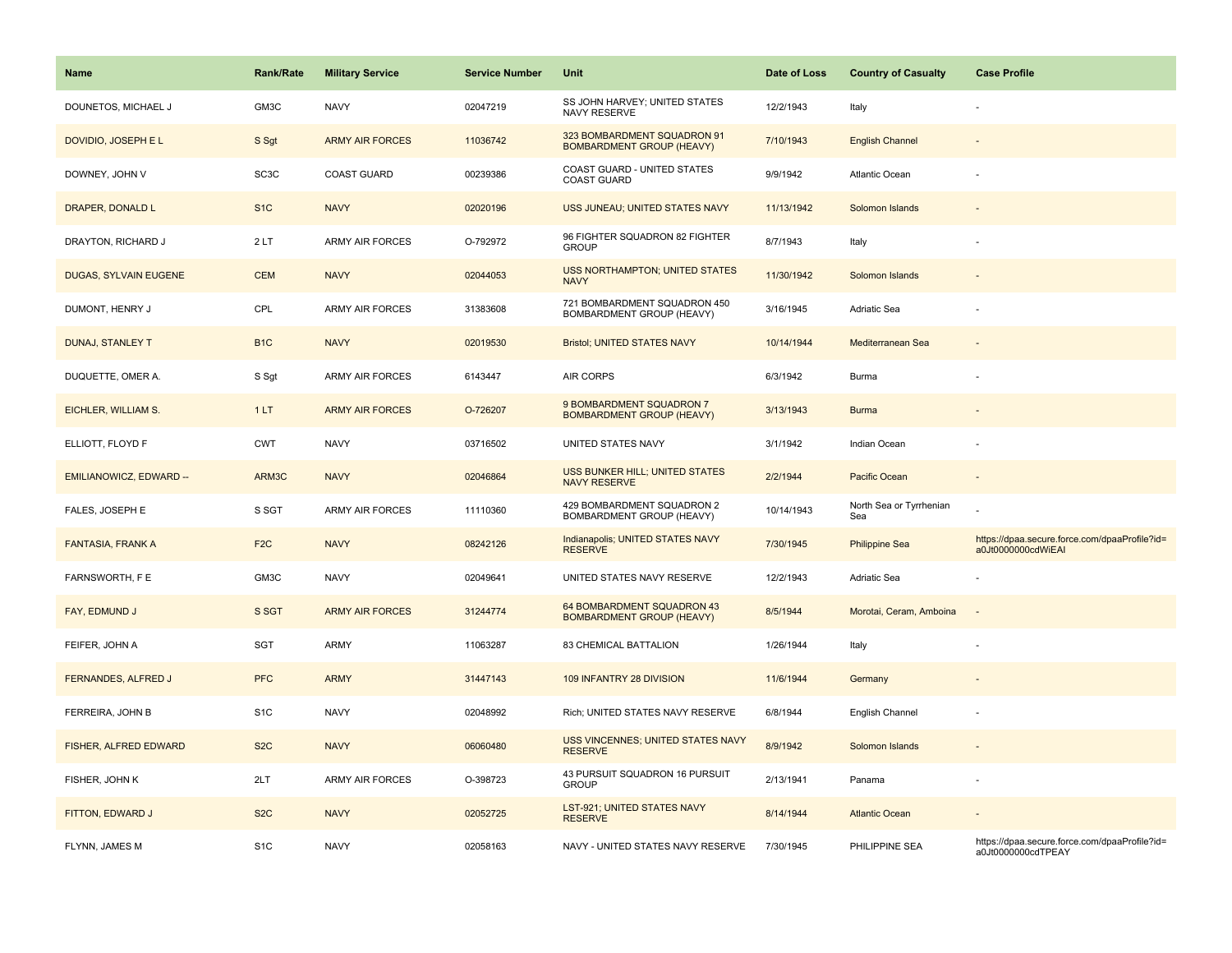| Name                         | <b>Rank/Rate</b> | <b>Military Service</b> | <b>Service Number</b> | Unit                                                                            | Date of Loss | <b>Country of Casualty</b>     | <b>Case Profile</b>                                                 |
|------------------------------|------------------|-------------------------|-----------------------|---------------------------------------------------------------------------------|--------------|--------------------------------|---------------------------------------------------------------------|
| FONSECA, JAIME --            | S SGT            | <b>ARMY AIR FORCES</b>  | 31292851              | 36 BOMBARDMENT SQUADRON 801<br><b>BOMBARDMENT GROUP (HEAVY)</b>                 | 12/22/1944   | <b>Atlantic Ocean</b>          |                                                                     |
| FONTAINE, NORMAND G          | PFC              | ARMY                    | 31247371              | HMT Rohna; 853 ENGINEERS BATTALION<br>(AVIATION)                                | 11/27/1943   | Mediterranean Sea              | https://dpaa.secure.force.com/dpaaProfile?id=<br>a0Jt0000000XkECEA0 |
| FORCINA, AMEDEO --           | <b>PFC</b>       | <b>ARMY</b>             | 31293502              | 389 INFANTRY 98 DIVISION                                                        | 11/20/1945   | Japan/Okinawa                  |                                                                     |
| FORREST, WILLIAM N           | AOM2C            | <b>NAVY</b>             | 02048753              | USS SANGAMON; UNITED STATES NAVY<br><b>RESERVE</b>                              | 5/4/1945     | Japan                          |                                                                     |
| <b>FORTIER, GERARD G</b>     | S SGT            | <b>ARMY AIR FORCES</b>  | 11037020              | 71 BOMBARDMENT SQUADRON 38<br><b>BOMBARDMENT GROUP (MEDIUM)</b>                 | 1/12/1946    | <b>New Guinea</b>              |                                                                     |
| FOSS, LESLIE R               | GM2C             | <b>NAVY</b>             | 06062611              | LCI-468 ; UNITED STATES NAVY<br><b>RESERVE</b>                                  | 6/17/1944    | Marianas Islands               |                                                                     |
| FRANCESE, GAETANO D          | S SGT            | <b>ARMY AIR FORCES</b>  | 31290589              | 72 BOMBARDMENT SQUADRON 5<br><b>BOMBARDMENT GROUP (HEAVY)</b>                   | 6/17/1944    | Caroline Islands               |                                                                     |
| FURTADO, JOSEPH F            | PFC              | <b>ARMY</b>             | 31038416              | ARMY - 172 INFANTRY 43 DIVISION                                                 | 7/27/1943    | <b>SOLOMON ISLANDS</b>         | $\sim$                                                              |
| <b>GADROW, VICTOR M</b>      | LT.              | <b>NAVY</b>             | O-074828              | USS SARATOGA (CV-3); UNITED STATES<br><b>NAVY</b><br>Fighting Squadron 3 (VF-3) | 12/22/1941   | <b>Hawaiian Islands</b>        |                                                                     |
| <b>GAMMANS, GEORGE H</b>     | 1LT              | <b>ARMY AIR FORCES</b>  | O-431827              | 42 BOMBARDMENT SQUADRON 11<br>BOMBARDMENT GROUP (HEAVY)                         | 2/1/1943     | Solomon Islands                |                                                                     |
| <b>GANLEY, JAMES E</b>       | QM3C             | <b>NAVY</b>             | 08238829              | LCS(L)(3)-49; UNITED STATES NAVY<br><b>RESERVE</b>                              | 2/16/1945    | Philippine Islands             |                                                                     |
| GARVIN, JAMES F              | 2LT              | ARMY AIR FORCES         | O-677707              | 71 BOMBARDMENT SQUADRON 38<br>BOMBARDMENT GROUP (MEDIUM)                        | 3/20/1943    | New Guinea                     |                                                                     |
| <b>GAUNT, ROWLAND --</b>     | 2LT              | <b>ARMY AIR FORCES</b>  | O-688027              | 364 BOMBARDMENT SQUADRON 305<br><b>BOMBARDMENT GROUP (HEAVY)</b>                | 2/22/1944    | North Sea or Tyrrhenian<br>Sea |                                                                     |
| <b>GENTRY, SAMUEL A</b>      | WT1C             | <b>NAVY</b>             | 02680189              | Langley; UNITED STATES NAVY                                                     | 3/1/1942     | Indian Ocean                   |                                                                     |
| <b>GILLEN, JOSEPH THOMAS</b> | S <sub>2</sub> C | <b>NAVY</b>             | 06061129              | USS JUNEAU; UNITED STATES NAVY<br><b>RESERVE</b>                                | 11/13/1942   | Solomon Islands                |                                                                     |
| GILLESPIE, MICHAEL --        | TEC <sub>5</sub> | ARMY                    | 11036765              | SS HENRY R MALLORY; COAST<br>ARTILLERY CORPS                                    | 2/7/1943     | Atlantic Ocean                 |                                                                     |
| GILMORE, WALTER F.           | <b>T SGT</b>     | <b>ARMY AIR FORCES</b>  | 31179591              | 72 BOMBARDMENT SQUADRON 5<br><b>BOMBARDMENT GROUP (HEAVY)</b>                   | 6/7/1944     | <b>Caroline Islands</b>        |                                                                     |
| GIROUARD, JOSEPH O C         | TEC <sub>5</sub> | ARMY                    | 31008323              | 68 COAST ARTILLERY REGIMENT                                                     | 1/26/1944    | North Sea or Tyrrhenian<br>Sea | https://dpaa.secure.force.com/dpaaProfile?id=<br>a0Jt0000000XeAJEA0 |
| GLASSMAN, WILLIAM --         | <b>PFC</b>       | <b>ARMY</b>             | 33122472              | <b>242 ENGINEERS BATTALION</b>                                                  | 4/2/1945     | <b>Kerama Retto</b>            |                                                                     |
| GODFRAY, LEONARD C           | MAJ              | ARMY                    | O-020344              | 16 INFANTRY 1 DIVISION                                                          | 6/6/1944     | France                         |                                                                     |
| <b>GOODCHILD, CHARLES H</b>  | <b>ENS</b>       | <b>NAVY</b>             | O-264203              | USS CARD; UNITED STATES NAVY<br><b>RESERVE</b>                                  | 10/7/1943    | <b>Atlantic Ocean</b>          |                                                                     |
| GOOLEY, ALBERT F             | QM3C             | <b>NAVY</b>             | 08239540              | COOPER; UNITED STATES NAVY<br><b>RESERVE</b>                                    | 12/3/1944    | Philippine Islands             |                                                                     |
| <b>GORMAN, CLEMENT E</b>     | <b>PFC</b>       | <b>ARMY AIR FORCES</b>  | 31246742              | 44 BOMBARDMENT SQUADRON 40<br><b>BOMBARDMENT GROUP (VERY HEAVY)</b>             | 5/26/1945    | Japan/Okinawa                  |                                                                     |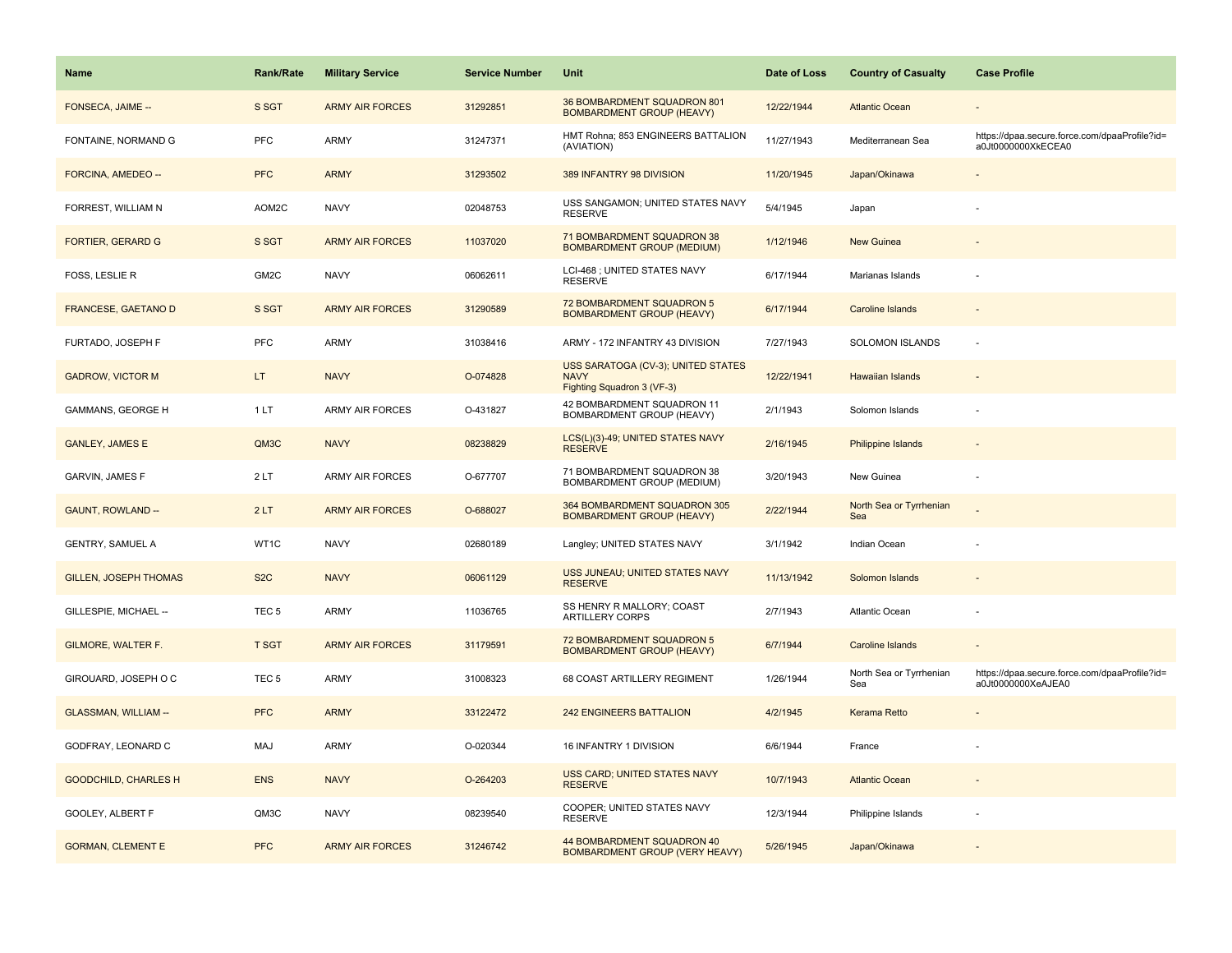| Name                       | Rank/Rate         | <b>Military Service</b> | <b>Service Number</b> | Unit                                                           | Date of Loss | <b>Country of Casualty</b>        | <b>Case Profile</b>                                                 |
|----------------------------|-------------------|-------------------------|-----------------------|----------------------------------------------------------------|--------------|-----------------------------------|---------------------------------------------------------------------|
| GORODESKY, EDWARD --       | <b>PVT</b>        | ARMY                    | 06145897              | SHINYO MARU; QUARTERMASTER<br><b>CORPS</b>                     | 9/7/1944     | Philippine Islands                |                                                                     |
| <b>GORSKI, ALEXANDER A</b> | <b>ENS</b>        | <b>NAVY</b>             | O-095770              | NAVY - UNITED STATES NAVY RESERVE                              | 1/28/1945    | <b>FORMOSA</b>                    | https://dpaa.secure.force.com/dpaaProfile?id=<br>a0Jt000000Q0f8IEAB |
| GOUVEIA, BENJAMIN --       | <b>PVT</b>        | ARMY                    | 31119315              | 6 INFANTRY 1 ARMORED DIVISION                                  | 4/1/1943     | Tunisia                           |                                                                     |
| <b>GRADY, JAMES W</b>      | S <sub>2</sub> C  | <b>NAVY</b>             | 06068990              | UNITED STATES NAVY RESERVE                                     | 10/11/1942   | <b>Atlantic Ocean</b>             |                                                                     |
| GREENWOOD, JAMES --        | BM1C              | <b>NAVY</b>             | 02069386              | UNITED STATES NAVY                                             | 12/7/1941    | Philippine Islands                |                                                                     |
| <b>GREVETTE, DELBERT W</b> | SC <sub>1</sub> C | <b>NAVY</b>             | 02016919              | <b>Buck; UNITED STATES NAVY</b>                                | 10/9/1943    | North or Tyrrhenian Seas          | $\overline{\phantom{a}}$                                            |
| <b>GRIFFIN, MICHAEL J</b>  | S <sub>1</sub> C  | <b>NAVY</b>             | 02054109              | Buck; UNITED STATES NAVY RESERVE                               | 10/9/1943    | North or Tyrrhenian Seas          | $\sim$                                                              |
| <b>GRIFFITHS, LESLIE J</b> | S <sub>2</sub> C  | <b>NAVY</b>             | 02020550              | USS VINCENNES; UNITED STATES NAVY                              | 8/9/1942     | Solomon Islands                   |                                                                     |
| HALL, GEORGE M             | RM3C              | <b>NAVY</b>             | 2049279               | NAVY - UNITED STATES NAVY RESERVE                              | 1/3/1944     | ATLANTIC OCEAN                    | ÷,                                                                  |
| HALPIN, DAVID F            | S <sub>1</sub> C  | <b>NAVY</b>             | 08238961              | FRANKLIN; UNITED STATES NAVY<br><b>RESERVE</b>                 | 3/19/1945    | Japan                             |                                                                     |
| HANNA, WALLACE WALTER      | S <sub>1</sub> C  | <b>NAVY</b>             | 02045505              | UNITED STATES NAVY                                             | 9/6/1943     | Atlantic Ocean                    |                                                                     |
| HANNEVER, GROVER C         | LT /JG/           | <b>NAVY</b>             | O-122143              | VB - 107 v; UNITED STATES NAVY<br><b>RESERVE</b>               | 8/12/1942    | <b>Brazil</b>                     | $\sim$                                                              |
| HARRIS, FRANCIS R          | AMM <sub>2</sub>  | <b>NAVY</b>             | 02046560              | NAVY - UNITED STATES NAVY RESERVE                              | 10/21/1945   | NETHERLANDS EAST<br><b>INDIES</b> |                                                                     |
| HARROP, JOHN T             | WT2C              | <b>NAVY</b>             | 02050423              | UNITED STATES NAVY RESERVE                                     | 3/15/1945    | Pacific Ocean                     |                                                                     |
| HARROWER, PETER --         | GM1C              | <b>NAVY</b>             | 06060086              | Morrison; UNITED STATES NAVY                                   | 5/4/1945     | Ryukyus Islands                   | ÷,                                                                  |
| <b>HASSELL, JAMES M</b>    | TEC <sub>5</sub>  | <b>ARMY</b>             | 11011139              | 160 QUARTERMASTER HARBOR BOAT<br><b>COMPANY</b>                | 9/13/1943    | Panama                            |                                                                     |
| HASSELL, RICHARD C         | SEA2              | <b>NAVY</b>             | 02054775              | USS BROWNSON (DD-518); UNITED<br>STATES NAVY RESERVE           | 12/26/1943   | New Britain Island                |                                                                     |
| <b>HAZARD, PETER H</b>     | LT /JG/           | <b>NAVY</b>             | O-102177              | <b>USS NATOMA BAY; UNITED STATES</b><br><b>NAVY RESERVE</b>    | 3/27/1945    | Japan                             |                                                                     |
| HELM, MILTON W             | ARM2C             | <b>NAVY</b>             | 02044733              | USS CABOT; UNITED STATES NAVY                                  | 6/8/1944     | Caroline Islands                  |                                                                     |
| <b>HEON, RICHARD E</b>     | <b>PVT</b>        | <b>ARMY</b>             | 31383858              | <b>519 PORT BATTALION</b>                                      | 6/10/1944    | <b>English Channel</b>            | $\blacksquare$                                                      |
| HERTHER, RAYMOND J.        | SGT               | <b>ARMY AIR FORCES</b>  | 11011303              | 394 BOMBARDMENT SQUADRON 5<br>BOMBARDMENT GROUP (HEAVY)        | 10/2/1942    | Hawaiian Islands                  | ÷,                                                                  |
| HIBBERT, ALAN --           | S SGT             | <b>ARMY AIR FORCES</b>  | 11043791              | 98 BOMBARDMENT SQUADRON 11<br><b>BOMBARDMENT GROUP (HEAVY)</b> | 1/20/1944    | <b>Marshall Islands</b>           |                                                                     |
| HICKEY, WILLIAM C          | MOMM2C            | <b>NAVY</b>             | 02052107              | GROWLER; UNITED STATES NAVY<br><b>RESERVE</b>                  | 11/7/1944    | China Seas                        |                                                                     |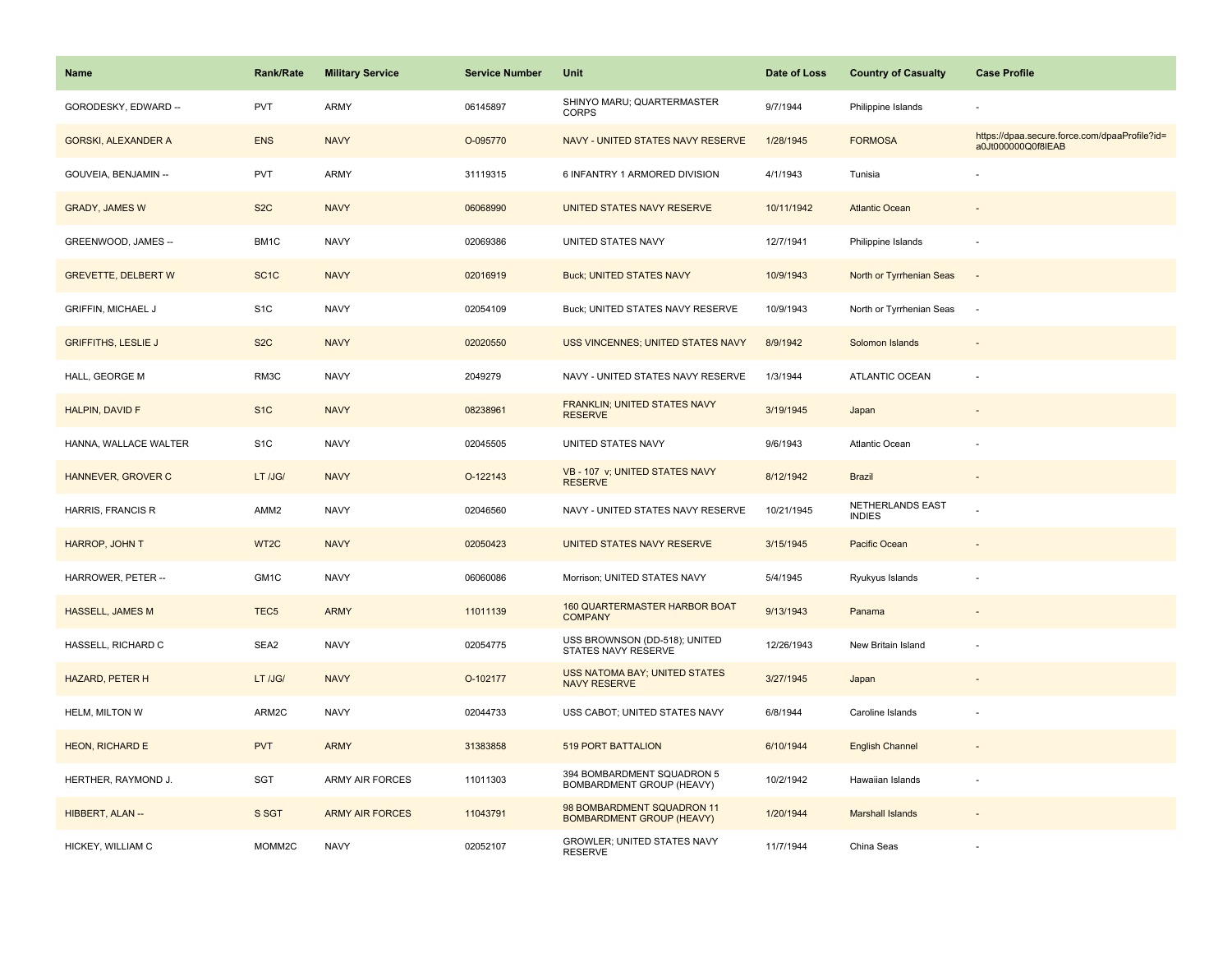| Name                      | <b>Rank/Rate</b>  | <b>Military Service</b> | <b>Service Number</b> | Unit                                                             | Date of Loss | <b>Country of Casualty</b>               | <b>Case Profile</b>      |
|---------------------------|-------------------|-------------------------|-----------------------|------------------------------------------------------------------|--------------|------------------------------------------|--------------------------|
| HILL, RICHARD NORMAN      | <b>ENS</b>        | <b>NAVY</b>             | O-442215              | Indianapolis                                                     | 7/30/1945    | <b>Philippine Sea</b>                    |                          |
| HINCHEY, THOMAS J         | PVT               | ARMY                    | 31148856              | USAT DORCHESTER; UNITED STATES<br>ARMY                           | 2/3/1943     | Greenland                                |                          |
| HIRD, JAMES W             | MM <sub>2</sub> C | <b>NAVY</b>             | 06068963              | Meredith; UNITED STATES NAVY<br><b>RESERVE</b>                   | 6/8/1944     | <b>English Channel</b>                   |                          |
| HODOSH, LEONARD J         | <b>PVT</b>        | <b>ARMY</b>             | 31470306              | SS Leopoldville; 262 INFANTRY 66<br><b>DIVISION</b>              | 12/24/1944   | English Channel                          |                          |
| <b>HOLDEN, ROBERT W</b>   | <b>T SGT</b>      | <b>ARMY AIR FORCES</b>  | 11110883              | 733 BOMBARDMENT SQUADRON 453<br><b>BOMBARDMENT GROUP (HEAVY)</b> | 9/8/1944     | North Sea or Tyrrhenian<br>Sea           |                          |
| HOLEY, HILMAR W           | AP <sub>1</sub> C | <b>NAVY</b>             | 03283564              | UNITED STATES NAVY                                               | 9/6/1943     | Atlantic Ocean: North<br>American Waters |                          |
| HORRIDGE, HENRY R         | S <sub>1</sub> C  | <b>NAVY</b>             | 08241146              | Drexler; UNITED STATES NAVY RESERVE                              | 5/28/1945    | Japan                                    | $\overline{\phantom{a}}$ |
| HOULE, WALTER E           | T SGT             | <b>ARMY AIR FORCES</b>  | 11031464              | 32 PHOTO SQUADRON 5<br>RECONNAISSANCE GROUP                      | 4/20/1944    | Mediterranean Sea                        |                          |
| <b>HOWE, HUDSON G</b>     | RM3C              | <b>NAVY</b>             | 02054782              | Emmons; UNITED STATES NAVY                                       | 4/6/1945     | Japan                                    |                          |
| HOWLAND, HENRY R          | S <sub>1</sub> C  | <b>NAVY</b>             | 02049629              | UNITED STATES NAVY RESERVE                                       | 3/17/1943    | North Atlantic Ocean                     | ÷.                       |
| HOXSIE, KENNETH A         | 2LT               | <b>ARMY AIR FORCES</b>  | O-792913              | 554 ARMY AIR FORCE BASE UNIT                                     | 4/15/1943    | <b>Gold Coast</b>                        |                          |
| HOXSIE, LOWELL D          | MOMM2C            | <b>NAVY</b>             | 02050771              | Skill; UNITED STATES NAVY RESERVE                                | 9/25/1943    | North or Tyrrhenian Seas                 | $\overline{\phantom{a}}$ |
| HUNTER, WILLIAM DAVID     | MM <sub>2</sub> C | <b>NAVY</b>             | 02016695              | USS COLHOUN; UNITED STATES NAVY                                  | 8/30/1942    | Solomon Islands                          |                          |
| HUNTLEY, BEVERLY S        | 2LT               | <b>ARMY AIR FORCES</b>  | O-673575              | 345 BOMBARDMENT SQUADRON 98<br>BOMBARDMENT GROUP (HEAVY)         | 8/2/1943     | Rumania                                  |                          |
| <b>HURLOCKER, EDDIE M</b> | CM <sub>1C</sub>  | <b>NAVY</b>             | 02614751              | Langley; UNITED STATES NAVY                                      | 3/1/1942     | <b>Indian Ocean</b>                      |                          |
| HYDE, JOHN C              | <b>ENS</b>        | <b>NAVY</b>             | O-354894              | UNITED STATES NAVY RESERVE                                       | 5/4/1945     | Japan                                    |                          |
| JACOBS, ROBERT J          | SC <sub>1</sub> C | <b>NAVY</b>             | 02047608              | NAVY - UNITED STATES NAVY RESERVE                                | 6/19/1944    | <b>ENGLISH CHANNEL</b>                   | $\sim$                   |
| JEFFREY, JAMES M.         | 1LT               | ARMY AIR FORCES         | O-794013              | ARMY AIR FORCE                                                   | 4/24/1943    | <b>Burma</b>                             |                          |
| JOHNSON, EMIL --          | SC <sub>1</sub> C | <b>NAVY</b>             | 02013477              | USS DUNCAN; UNITED STATES NAVY                                   | 10/12/1942   | Solomon Islands                          |                          |
| JOHNSON, WARREN E         | F <sub>1</sub> C  | <b>NAVY</b>             | 02018240              | Langley; UNITED STATES NAVY                                      | 3/1/1942     | Adriatic Sea                             |                          |
| JUDKINS, NATHANIEL --     | <b>ENS</b>        | <b>NAVY</b>             | O-403104              | UNITED STATES NAVY RESERVE                                       | 4/20/1946    | Marianas Islands                         | $\sim$                   |
| JUSCZYK, SYLVESTER J      | RM3C              | <b>NAVY</b>             | 02019863              | USS JUNEAU; UNITED STATES NAVY                                   | 11/13/1942   | Solomon Islands                          |                          |
| <b>KEANEY, JOHN L</b>     | <b>PVT</b>        | <b>ARMY</b>             | 31119377              | <b>ARMY - 532 ENGINEERS SHORE</b><br><b>REGIMENT</b>             | 12/28/1944   | PHILIPPINE ISLANDS                       |                          |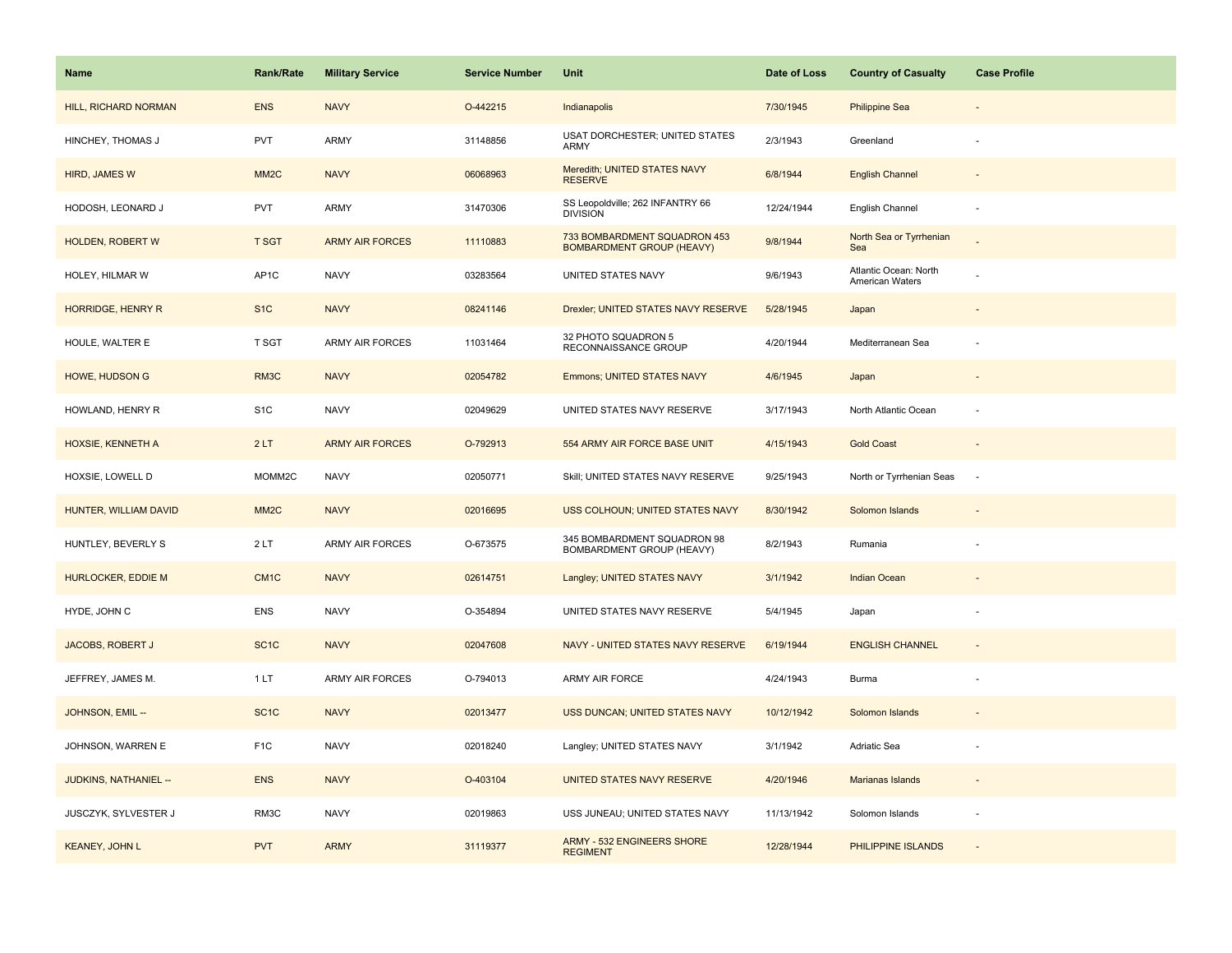| <b>Name</b>              | <b>Rank/Rate</b>  | <b>Military Service</b> | <b>Service Number</b> | Unit                                                                | Date of Loss | <b>Country of Casualty</b>                     | <b>Case Profile</b>                                                 |
|--------------------------|-------------------|-------------------------|-----------------------|---------------------------------------------------------------------|--------------|------------------------------------------------|---------------------------------------------------------------------|
| KELLY, RAYMOND E         | AMM2C             | <b>NAVY</b>             | 02045538              | USS ESSEX; UNITED STATES NAVY                                       | 3/1/1945     | Japan                                          |                                                                     |
| <b>KENNEY, RUSSELL H</b> | <b>PFC</b>        | <b>ARMY</b>             | 31244566              | <b>ARMY - 711 TANK BATTALION</b>                                    | 4/22/1945    | <b>JAPAN/OKINAWA</b>                           |                                                                     |
| KICZAK, NICHOLAS --      | F <sub>1</sub> C  | <b>NAVY</b>             | 02018047              | USS QUINCY; UNITED STATES NAVY                                      | 8/9/1942     | Solomon Islands                                | ÷,                                                                  |
| KINNEY, GEORGE A         | S SGT             | <b>ARMY AIR FORCES</b>  | 11110970              | 337 BOMBARDMENT SQUADRON 96<br><b>BOMBARDMENT GROUP (HEAVY)</b>     | 12/16/1943   | North Sea or Tyrrhenian<br>Sea                 |                                                                     |
| KOCHANEK, STANLEY Z      | AMM2C             | <b>NAVY</b>             | 02045860              | UNITED STATES NAVY RESERVE                                          | 4/6/1944     | Atlantic Ocean                                 |                                                                     |
| <b>KOMAR, STEPHEN</b>    | <b>ENS</b>        | <b>NAVY</b>             | O-378696              | NAVY - UNITED STATES NAVY RESERVE                                   | 7/14/1945    | <b>CENTRAL/SOUTH</b><br><b>PACIFIC THEATER</b> |                                                                     |
| KOMINICKI, JOHN --       | SGT               | <b>ARMY AIR FORCES</b>  | 11011456              | 93 BOMBARDMENT SQUADRON 19<br>BOMBARDMENT GROUP (HEAVY)             | 8/26/1942    | New Guinea                                     | ÷,                                                                  |
| <b>KOPIT, AARON M</b>    | 2LT               | <b>ARMY AIR FORCES</b>  | O-828460              | 61 BOMBARDMENT SQUADRON 39<br><b>BOMBARDMENT GROUP (VERY HEAVY)</b> | 4/28/1945    | <b>Philippine Sea</b>                          |                                                                     |
| KOSIUK, JOHN             | MM3C              | <b>NAVY</b>             | 08237809              | NAVY - UNITED STATES NAVY RESERVE                                   | 11/10/1944   | ADMIRALTY ISLANDS                              | https://dpaa.secure.force.com/dpaaProfile?id=<br>a0Jt0000000XfbXEAS |
| LAFERRIERE, WILLIAM E    | <b>T SGT</b>      | <b>ARMY AIR FORCES</b>  | 11036697              | 415 BOMBARDMENT SQUADRON 98<br><b>BOMBARDMENT GROUP (HEAVY)</b>     | 4/11/1943    | North Sea or Tyrrhenian<br>Sea                 |                                                                     |
| LAGUE, GERARD A          | S SGT             | ARMY AIR FORCES         | 11111884              | 856 BOMBARDMENT SQUADRON 492<br>BOMBARDMENT GROUP (HEAVY)           | 6/20/1944    | <b>Baltic Sea</b>                              |                                                                     |
| LAJOIE, EDGAR A          | <b>T SGT</b>      | <b>ARMY AIR FORCES</b>  | 11063969              | 334 BOMBARDMENT SQUADRON 95<br><b>BOMBARDMENT GROUP (HEAVY)</b>     | 9/15/1943    | <b>English Channel</b>                         | $\overline{\phantom{a}}$                                            |
| LAMONT, JOSEPH T.        | 2LT               | <b>ARMY AIR FORCES</b>  | O-770318              | 549 NIGHT FIGHTER SQUADRON                                          | 7/17/1945    | Bonin & Volcano Islands                        | ÷,                                                                  |
| LAPRADE, ARTHUR          | SEA1              | <b>NAVY</b>             | 08235965              | NAVY - UNITED STATES NAVY RESERVE                                   | 10/30/1944   | <b>PHILIPPINE SEA</b>                          |                                                                     |
| LATHAM, HOWARD C         | LT/JG/            | <b>NAVY</b>             | O-289289              | ESCOLAR; UNITED STATES NAVY<br><b>RESERVE</b>                       | 11/13/1944   | China Seas                                     |                                                                     |
| <b>LAWSON, HENRY W</b>   | MOMM3C            | <b>NAVY</b>             | 08235320              | HARDER; UNITED STATES NAVY<br><b>RESERVE</b>                        | 8/24/1944    | <b>Philippine Islands</b>                      |                                                                     |
| LAWSON, KENNETH A        | MOMM1C            | <b>COAST GUARD</b>      | 00541110              | COAST GUARD - UNITED STATES<br>COAST GUARD                          | 12/17/1942   | <b>Belle Isle Straits</b>                      |                                                                     |
| LEAHY, EDWARD LAWRENCE   | LT.               | <b>NAVY</b>             | 118187                | <b>HERRING; UNITED STATES NAVY</b><br><b>RESERVE</b>                | 7/5/1944     | Kurile Islands                                 |                                                                     |
| LECLERC, ALBERT V        | MM <sub>2</sub> C | <b>NAVY</b>             | 02046701              | USS CHEVALIER; UNITED STATES NAVY<br><b>RESERVE</b>                 | 10/6/1943    | Solomon Islands                                |                                                                     |
| LEE, ROBERT EVERETT      | MM <sub>1C</sub>  | <b>NAVY</b>             | 02004520              | DORCHESTER; UNITED STATES NAVY<br><b>RESERVE</b>                    | 2/3/1943     | Greenland                                      |                                                                     |
| LEE, ROBERT P            | RM3C              | <b>NAVY</b>             | 02053959              | TANG; UNITED STATES NAVY RESERVE                                    | 10/25/1944   | Formosa                                        | ÷,                                                                  |
| <b>LEMAY, ARTHUR N</b>   | ARM3C             | <b>NAVY</b>             | 07620643              | UNITED STATES NAVY RESERVE                                          | 11/27/1944   | <b>Atlantic Ocean</b>                          |                                                                     |
| LEMIRE, JOSEPH V         | MM3C              | <b>NAVY</b>             | 02046418              | Beatty; UNITED STATES NAVY RESERVE                                  | 11/6/1943    | Mediterranean Sea                              |                                                                     |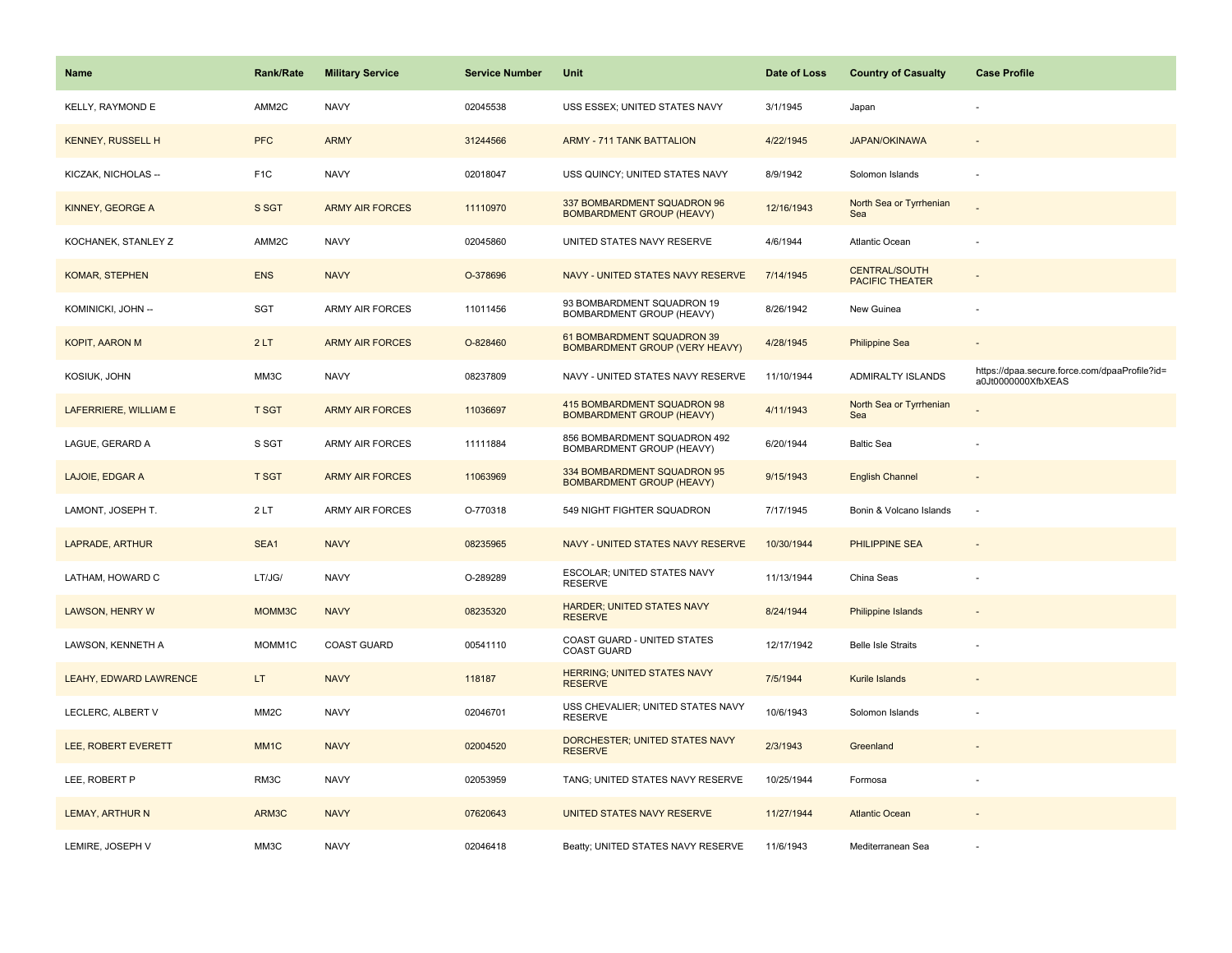| <b>Name</b>                  | <b>Rank/Rate</b> | <b>Military Service</b> | <b>Service Number</b> | <b>Unit</b>                                                                          | Date of Loss | <b>Country of Casualty</b>     | <b>Case Profile</b>                                                 |
|------------------------------|------------------|-------------------------|-----------------------|--------------------------------------------------------------------------------------|--------------|--------------------------------|---------------------------------------------------------------------|
| LITTLEFIELD, CHARLES SEABURY | S SGT            | <b>ARMY AIR FORCES</b>  | 11110853              | 674 BOMBARDMENT SQUADRON 417<br><b>BOMBARDMENT GROUP (LIGHT)</b>                     | 4/10/1944    | <b>Territory of Papua</b>      |                                                                     |
| LIVINGSTON, KENNETH A        | F <sub>2C</sub>  | <b>NAVY</b>             | 02018427              | USS ASTORIA; UNITED STATES NAVY                                                      | 8/9/1942     | Solomon Islands                |                                                                     |
| LONGO, ERNEST-               | <b>PVT</b>       | <b>ARMY</b>             | 31291808              | HMT Rohna; 853 ENGINEERS BATTALION<br>(AVIATION)                                     | 11/26/1943   | Mediterranean Sea              | https://dpaa.secure.force.com/dpaaProfile?id=<br>a0Jt0000000XjDmEAK |
| LOPEZ, MAXWELL ALBERT        | <b>ENS</b>       | <b>NAVY</b>             | O-465449              | NAVY RESERVE - UNITED STATES NAVY<br><b>RESERVE</b>                                  | 12/30/1946   | Pacific Ocean                  | https://dpaa.secure.force.com/dpaaProfile?id=<br>a0Jt000001EhPBGEA3 |
| LUNDGREN, OSCAR A            | <b>CGM</b>       | <b>NAVY</b>             | 01821572              | Atik; UNITED STATES NAVY                                                             | 3/27/1942    | Bermuda                        |                                                                     |
| LYONS, EDWARD FRANCIS        | PHM2C            | <b>NAVY</b>             | 02016111              | UNITED STATES NAVY                                                                   | 12/10/1941   | Philippine Islands             |                                                                     |
| MACDOUGALD, EDWARD --        | Ens              | <b>NAVY</b>             | O-130368              | UNITED STATES NAVY RESERVE                                                           | 3/28/1943    | Australia                      |                                                                     |
| MACLANE, JOHN E              | <b>ACOM</b>      | <b>NAVY</b>             | 04007149              | NAVY - UNITED STATES NAVY RESERVE                                                    | 3/19/1945    | <b>JAPAN</b>                   |                                                                     |
| <b>MADDEN, WALTER G</b>      | <b>ENS</b>       | <b>NAVY</b>             | O-373781              | UNITED STATES NAVY RESERVE                                                           | 11/6/1944    | <b>Atlantic Ocean</b>          |                                                                     |
| MAJOR, JOHN W.               | S SGT            | <b>ARMY AIR FORCES</b>  | 11044267              | 820 BOMBARDMENT SQUADRON 41<br>BOMBARDMENT GROUP (MEDIUM)                            | 1/2/1944     | Marshall Islands               |                                                                     |
| <b>MALOUIN, ERNEST J</b>     | <b>SGT</b>       | <b>ARMY AIR FORCES</b>  | 31470310              | 877 BOMBARDMENT SQUADRON 499<br><b>BOMBARDMENT GROUP (VERY HEAVY)</b>                | 7/20/1945    | Marianas Islands               |                                                                     |
| MANCHESTER, DONALD S         | S SGT            | <b>ARMY AIR FORCES</b>  | 11036881              | 337 BOMBARDMENT SQUADRON 96<br>BOMBARDMENT GROUP (HEAVY)                             | 5/21/1943    | North Sea or Tyrrhenian<br>Sea |                                                                     |
| <b>MANCHESTER, WILLIAM J</b> | S SGT            | <b>ARMY AIR FORCES</b>  | 11031342              | <b>AIR CORPS</b>                                                                     | 11/8/1942    | <b>Hawaiian Islands</b>        |                                                                     |
| MARSZALEK, FRANK --          | S SGT            | ARMY AIR FORCES         | 31149602              | 553 BOMBARDMENT SQUADRON 386<br>BOMBARDMENT GROUP (MEDIUM)                           | 5/29/1944    | English Channel                |                                                                     |
| <b>MARTIN, MICHAEL F</b>     | <b>CWT</b>       | <b>NAVY</b>             | 01418446              | Sims; UNITED STATES NAVY RESERVE                                                     | 5/7/1942     | <b>Coral Sea</b>               |                                                                     |
| MARTINS, FREDERICK J         | CM3C             | <b>NAVY</b>             | 04008691              | UNITED STATES NAVY RESERVE                                                           | 1/7/1944     | Atlantic Ocean                 |                                                                     |
| MAST, EWALD A                | S SGT            | <b>ARMY AIR FORCES</b>  | 31247318              | 14th Army Air Force, 308th Bombardment<br>Group (HEAVY), 425 Bombardment<br>Squadron | 8/31/1944    | Formosa                        |                                                                     |
| MATISEWSKI, JOSEPH H         | CPL              | ARMY                    | 31172694              | 1 TANK BATTALION 1 ARMORED<br><b>DIVISION</b>                                        | 4/19/1945    | Italy                          |                                                                     |
| <b>MAYMON, EUGENE F</b>      | SK3C             | <b>NAVY</b>             | 08235458              | UNITED STATES NAVY RESERVE                                                           | 1/7/1944     | <b>Atlantic Ocean</b>          |                                                                     |
| MC CONNELL, HENRY J.         | PFC              | <b>ARMY AIR FORCES</b>  | 11011423              | 2 OBSERVATION SQUADRON                                                               | 7/26/1942    | Philippine Islands             | https://dpaa.secure.force.com/dpaaProfile?id=<br>a0Jt0000000XexIEAS |
| MCCARTHY, JAMES F            | Sgt              | <b>ARMY AIR FORCES</b>  | 31384192              | 566 BOMBARDMENT SQUADRON 389<br><b>BOMBARDMENT GROUP (HEAVY)</b>                     | 6/17/1945    | <b>Atlantic Ocean</b>          |                                                                     |
| MCDERMOTT, EDWARD V          | 2d Lt            | <b>ARMY AIR FORCES</b>  | O-679637              | 27 BOMBARDMENT SQUADRON 30<br>BOMBARDMENT GROUP (HEAVY)                              | 4/10/1944    | Caroline Islands               |                                                                     |
| MCDERMOTT, JOHN J            | SEA <sub>2</sub> | <b>NAVY</b>             | 02052878              | Bristol; UNITED STATES NAVY RESERVE                                                  | 10/13/1943   | Mediterranean Sea              |                                                                     |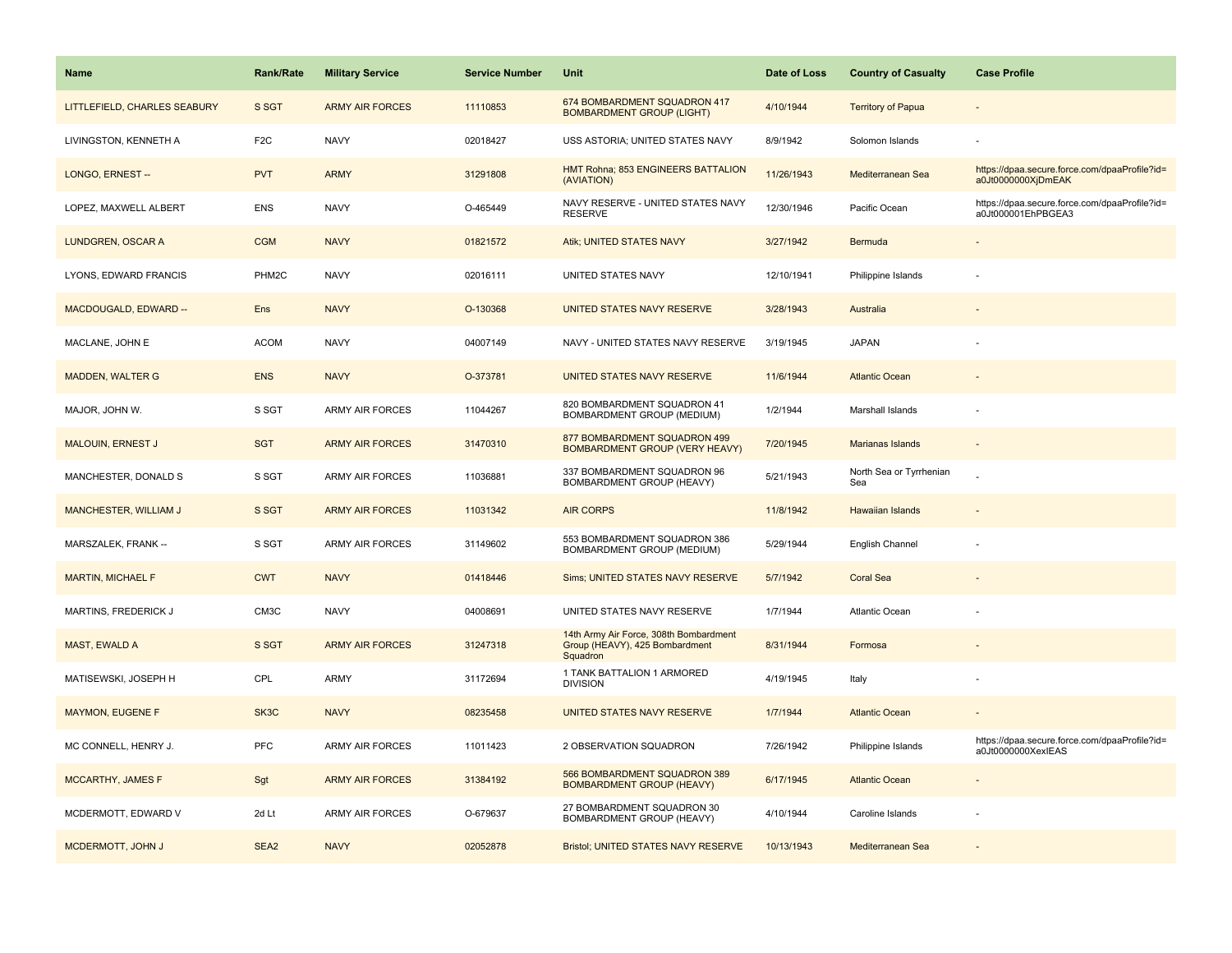| Name                     | <b>Rank/Rate</b>  | <b>Military Service</b> | <b>Service Number</b> | Unit                                                             | Date of Loss | <b>Country of Casualty</b>        | <b>Case Profile</b> |
|--------------------------|-------------------|-------------------------|-----------------------|------------------------------------------------------------------|--------------|-----------------------------------|---------------------|
| MCELROY, JAMES EDWARD    | 1st Lt            | <b>ARMY AIR FORCES</b>  | O-1549327             | <b>ARMY</b>                                                      | 10/23/1944   | Burma                             |                     |
| MCELROY, JAMES J         | Sgt               | <b>MARINE CORPS</b>     | 00880230              | MARINE - UNITED STATES MARINE<br><b>CORPS</b>                    | 2/12/1945    | Bonin & Volcano Islands           |                     |
| MCGANN, ROBERT M         | <b>LTJG</b>       | <b>NAVY</b>             | O-115021              | UNITED STATES NAVY RESERVE                                       | 10/6/1943    | Wake Island                       |                     |
| <b>MCGINN, CHARLES W</b> | SEA <sub>2</sub>  | <b>NAVY</b>             | 02022217              | USS JUNEAU; UNITED STATES NAVY                                   | 11/13/1942   | Solomon Islands                   |                     |
| MCGOVERN, JOHN F         | T/4               | ARMY                    | 31071883              | 83 CHEMICAL BATTALION                                            | 1/26/1944    | North Sea or Tyrrhenian<br>Sea    |                     |
| MCGOVERN, JOHN M         | AMM <sub>2c</sub> | <b>NAVY</b>             | 02017311              | <b>UNITED STATES NAVY</b>                                        | 6/27/1942    | Pacific Ocean                     |                     |
| MCHUGH, WALTER F         | Y3C               | <b>COAST GUARD</b>      | 00595155              | COAST GUARD - UNITED STATES<br>COAST GUARD                       | 2/3/1943     | Greenland                         |                     |
| MCINTYRE, VINCENT J      | 1st Lt            | <b>ARMY AIR FORCES</b>  | O-791314              | 96 BOMBARDMENT SQUADRON 2<br><b>BOMBARDMENT GROUP (HEAVY)</b>    | 7/14/1943    | Mediterranean Sea                 |                     |
| MCKEON, THOMAS J         | 1st Lt            | <b>ARMY AIR FORCES</b>  | O-828213              | 828 BOMBARDMENT SQUADRON 485<br>BOMBARDMENT GROUP (HEAVY)        | 2/19/1945    | Adriatic Sea                      |                     |
| MCKINNEY, FRANKLIN H     | 1st Lt            | <b>ARMY AIR FORCES</b>  | O-797691              | 35 PHOTO RECONNAISSANCE<br><b>SQUADRON</b>                       | 11/5/1944    | China                             |                     |
| MCMAHON, ROGER J         | SEA2              | <b>NAVY</b>             | 06068929              | UNITED STATES NAVY RESERVE                                       | 11/12/1942   | French Morocco                    |                     |
| MCMAHON, VINCENT O       | S Sgt             | <b>ARMY AIR FORCES</b>  | 11044159              | 409 BOMBARDMENT SQUADRON 93<br><b>BOMBARDMENT GROUP (HEAVY)</b>  | 3/31/1943    |                                   |                     |
| MELONE, MATTHEW A        | CPL               | ARMY                    | 20152712              | ARMY - 103 FIELD ARTILLERY<br>BATTALION 43 DIVISION              | 7/18/1943    | SOLOMON ISLANDS                   | $\sim$              |
| MENARD, LEO E            | <b>PFC</b>        | <b>ARMY</b>             | 31387153              | ARMY - 155 INFANTRY 31 DIVISION                                  | 1/20/1945    | MOROTAI, CERAM,<br><b>AMBOINA</b> |                     |
| MERRILL, FOSTER E        | BM1C              | <b>NAVY</b>             | 04003129              | USS COLHOUN; UNITED STATES NAVY<br><b>RESERVE</b>                | 8/30/1942    | Solomon Islands                   |                     |
| MILLER, CLEAVELAND D     | LT CDR            | <b>NAVY</b>             | O-062660              | <b>USS VINCENNES; UNITED STATES NAVY</b>                         | 8/9/1942     | Solomon Islands                   |                     |
| MILLER, JOHN A           | 2LT               | <b>ARMY AIR FORCES</b>  | O-806492              | 578 BOMBARDMENT SQUADRON 392<br>BOMBARDMENT GROUP (HEAVY)        | 11/18/1943   | North Sea or Tyrrhenian<br>Sea    |                     |
| MILLER, MAURICE --       | <b>PVT</b>        | <b>ARMY</b>             | 31148050              | <b>TRANSPORT CORPS</b>                                           | 2/13/1943    | <b>Atlantic Ocean</b>             |                     |
| MILLS, WILLIAM R         | <b>SGT</b>        | ARMY                    | 31061171              | 337 INFANTRY 85 DIVISION                                         | 10/28/1945   | Italy                             |                     |
| MONAHAN, WH              | S SGT             | <b>ARMY AIR FORCES</b>  | 11136295              | 371 BOMBARDMENT SQUADRON 307<br><b>BOMBARDMENT GROUP (HEAVY)</b> | 2/27/1945    | Celebes                           |                     |
| MOREY, ERNEST A          | BM2C              | <b>NAVY</b>             | 02042527              | Asheville; UNITED STATES NAVY                                    | 3/3/1942     | Indian Ocean                      |                     |
| MORRISSEY, RICHARD F     | RM3C              | <b>NAVY</b>             | 02018428              | <b>CISCO; UNITED STATES NAVY</b>                                 | 9/28/1943    | China Seas                        |                     |
| MORSE, EDWARD C          | <b>CMM</b>        | <b>NAVY</b>             | 02121840              | Sims; UNITED STATES NAVY                                         | 5/7/1942     | Coral Sea                         |                     |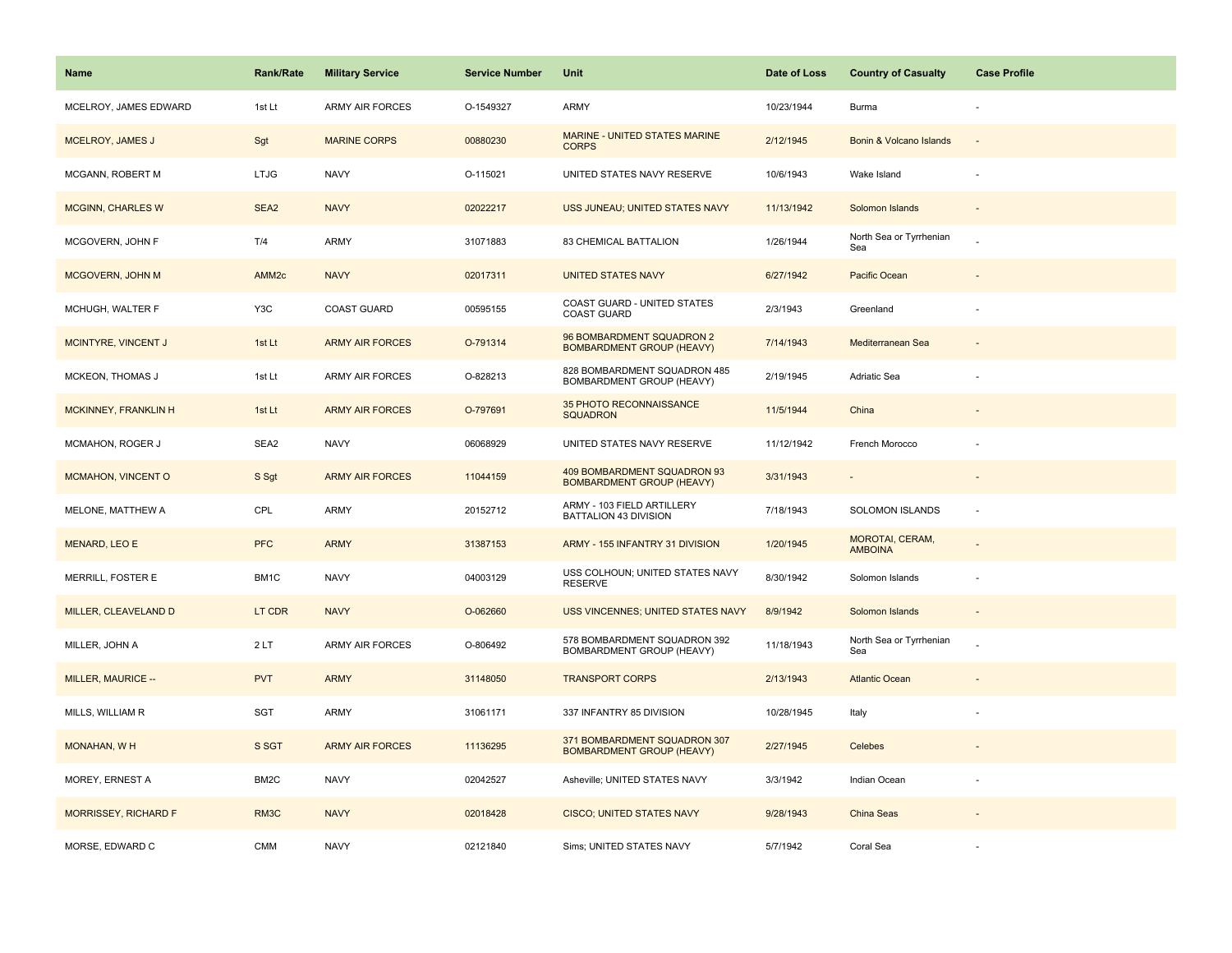| Name                        | <b>Rank/Rate</b>  | <b>Military Service</b> | <b>Service Number</b> | Unit                                                           | Date of Loss | <b>Country of Casualty</b>     | <b>Case Profile</b>                                                 |
|-----------------------------|-------------------|-------------------------|-----------------------|----------------------------------------------------------------|--------------|--------------------------------|---------------------------------------------------------------------|
| MOSKALYK, WALLACE --        | <b>PFC</b>        | <b>ARMY AIR FORCES</b>  | 31291303              | 32 PHOTO SQUADRON 5<br>RECONNAISSANCE GROUP                    | 4/20/1944    | Mediterranean Sea              |                                                                     |
| MULVEY, WILLIAM H.          | PFC               | ARMY                    | 31061197              | 180 INFANTRY 45 DIVISION                                       | 2/22/1944    | Italy                          |                                                                     |
| MURO, JOHN --               | F <sub>1</sub> C  | <b>NAVY</b>             | 02048068              | UNITED STATES NAVY RESERVE                                     | 5/30/1943    | Tunisia                        |                                                                     |
| NASON, EARLE A              | LT /JG/           | <b>NAVY</b>             | O-288321              | NAVY - UNITED STATES NAVY                                      | 10/25/1944   | PHILIPPINE SEA                 |                                                                     |
| NATAR, FELICIANO --         | Cpl               | <b>ARMY</b>             | R-318619              |                                                                | 5/6/1942     |                                |                                                                     |
| NAYLOR, NORMAN W            | LT.               | <b>NAVY</b>             | O-165841              | GROWLER; UNITED STATES NAVY                                    | 11/7/1944    | China Seas                     |                                                                     |
| NELSON, PHILLIP H           | S <sub>1</sub> C  | <b>NAVY</b>             | 02022793              | USS BARTON; UNITED STATES NAVY                                 | 11/13/1942   | Solomon Islands                |                                                                     |
| NEWELL, GALE PHILIP         | PHM2C             | <b>NAVY</b>             | 02124713              | USS BARTON; UNITED STATES NAVY                                 | 11/13/1942   | Solomon Islands                |                                                                     |
| <b>NOBES, GALE MARSHALL</b> | AMM3C             | <b>NAVY</b>             | 03111540              | UNITED STATES NAVY RESERVE                                     | 9/28/1942    | Trinidad                       |                                                                     |
| NOWICKI, WALTER --          | 2LT               | ARMY AIR FORCES         | O-713811              | AIR CORPS                                                      | 10/26/1944   | Atlantic Ocean                 |                                                                     |
| <b>OBRIEN, VINCENT P</b>    | SEA1              | <b>NAVY</b>             | 02051840              | UNITED STATES NAVY RESERVE                                     | 2/2/1943     | North Atlantic Ocean           |                                                                     |
| OLIVER, ANTHONY A           | COX               | <b>NAVY</b>             | 02054700              | UNITED STATES NAVY RESERVE                                     | 6/15/1944    | English Channel                |                                                                     |
| OLIVIERI, PAUL --           | $\mathsf{AS}$     | <b>NAVY</b>             | 06068350              | SC-1024; UNITED STATES NAVY<br><b>RESERVE</b>                  | 3/2/1943     | <b>Atlantic Ocean</b>          |                                                                     |
| ONEIL, PAUL G               | 2d Lt             | ARMY AIR FORCES         | O-771113              | 448 BOMBARDMENT GROUP (HEAVY)                                  | 1/7/1945     | North Sea or Tyrrhenian<br>Sea |                                                                     |
| ORASI, HAROLD W             | SC <sub>3</sub> C | <b>NAVY</b>             | 02051805              | SPENCE; UNITED STATES NAVY<br><b>RESERVE</b>                   | 12/18/1944   | <b>Philippine Sea</b>          |                                                                     |
| OROURKE, VINCENT J          | SEA1              | <b>NAVY</b>             | 02054484              | ZP - 4 Blimp; UNITED STATES NAVY<br><b>RESERVE</b>             | 11/27/1944   | Atlantic Ocean                 |                                                                     |
| PACHECO, EDWARD E.          | S <sub>1</sub> C  | <b>NAVY</b>             | 02054275              | <b>LST-043; UNITED STATES NAVY</b><br><b>RESERVE</b>           | 5/21/1944    | <b>Hawaiian Islands</b>        |                                                                     |
| PACHECO, MANUEL --          | <b>PFC</b>        | ARMY                    | 31008367              | 68 COAST ARTILLERY REGIMENT                                    | 1/26/1944    | North Sea or Tyrrhenian<br>Sea |                                                                     |
| PAIVA, MANUEL --            | ARM3C             | <b>NAVY</b>             | 02044712              | <b>UNITED STATES NAVY</b>                                      | 5/19/1943    | Solomon Islands                |                                                                     |
| PAOLELLA, VALENTINO N       | S <sub>1</sub> C  | <b>COAST GUARD</b>      | 00553319              | COAST GUARD - UNITED STATES<br><b>COAST GUARD</b>              | 6/13/1943    | Greenland                      |                                                                     |
| PAOLUCCI, JAMES ALFRED      | S <sub>2</sub> C  | <b>NAVY</b>             | 02017963              | USS West Virginia; UNITED STATES NAVY                          | 12/7/1941    | Hawaiian Islands               | https://dpaa.secure.force.com/dpaaProfile?id=<br>a0Jt00000004mqLEAQ |
| PAPINI, SETEMO J            | S <sub>2</sub> C  | <b>NAVY</b>             | 02053507              | Rowan; UNITED STATES NAVY RESERVE                              | 9/11/1943    | North or Tyrrhenian Seas       |                                                                     |
| PARENTEAU, EUGENE L.        | <b>SGT</b>        | <b>ARMY AIR FORCES</b>  | 11096388              | 97 BOMBARDMENT SQUADRON 47<br><b>BOMBARDMENT GROUP (LIGHT)</b> | 7/9/1943     | <b>Sicily</b>                  |                                                                     |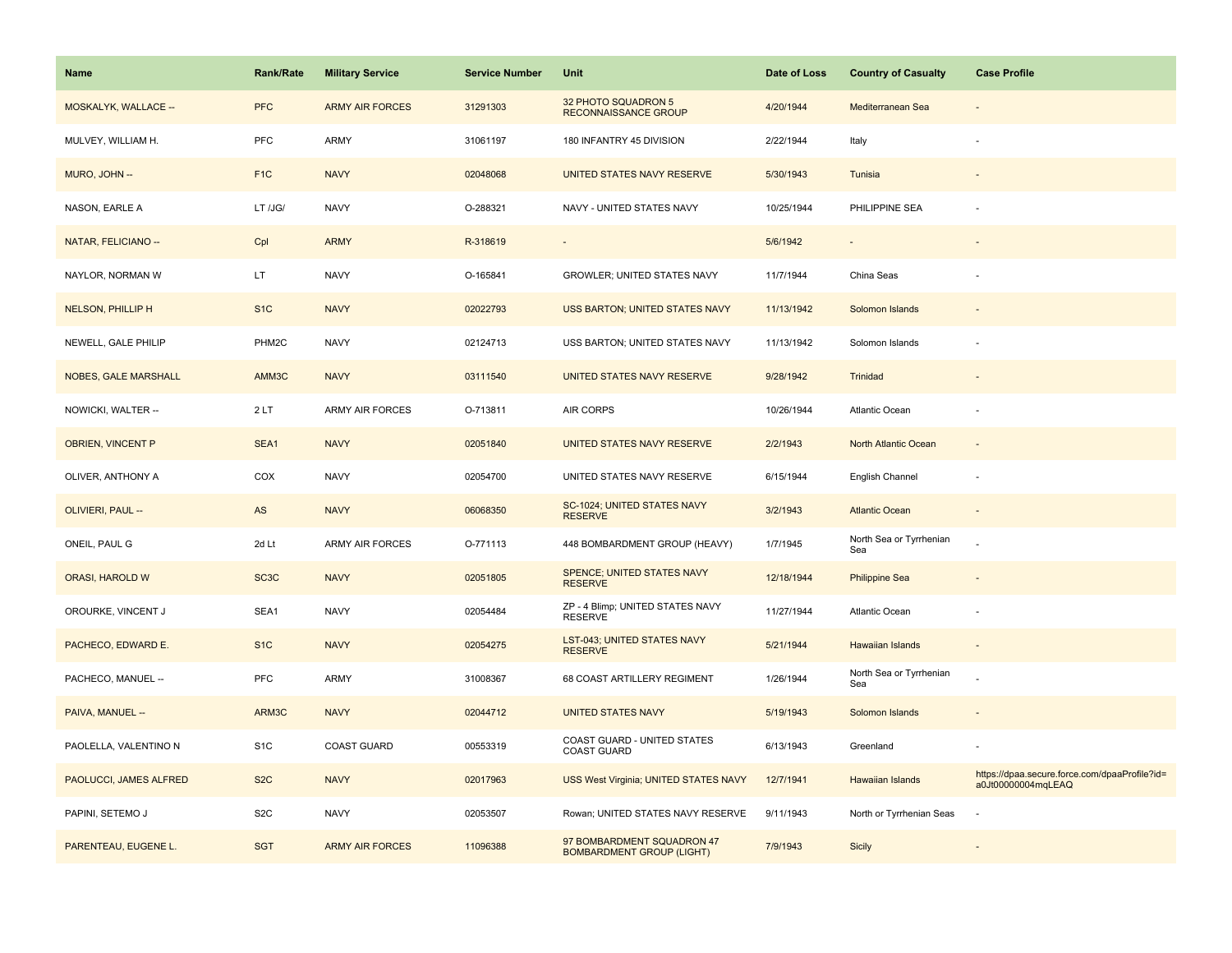| <b>Name</b>              | <b>Rank/Rate</b>  | <b>Military Service</b> | <b>Service Number</b> | Unit                                                             | Date of Loss | <b>Country of Casualty</b>            | <b>Case Profile</b>                                                 |
|--------------------------|-------------------|-------------------------|-----------------------|------------------------------------------------------------------|--------------|---------------------------------------|---------------------------------------------------------------------|
| PARKER, JOHN R           | <b>ENS</b>        | <b>NAVY</b>             | O-403168              | USS BUNKER HILL; UNITED STATES<br>NAVY RESERVE                   | 10/13/1945   | Central/South Pacific<br>Theater      |                                                                     |
| PAROLISI, DOUGLAS E      | S <sub>2</sub> C  | <b>NAVY</b>             | 02053891              | Rowan; UNITED STATES NAVY RESERVE                                | 9/11/1943    | North or Tyrrhenian Seas              | $\sim$                                                              |
| PAUL, JOSEPH E           | AS                | <b>NAVY</b>             | 02047404              | Sentinel ; UNITED STATES NAVY<br><b>RESERVE</b>                  | 7/10/1943    | Mediterranean Sea                     |                                                                     |
| PECKHAM, JAMES R         | Cox               | <b>NAVY</b>             | 04009576              | UNITED STATES NAVY RESERVE                                       | 1/7/1944     | <b>Atlantic Ocean</b>                 |                                                                     |
| PELOSO, JAMES R          | S <sub>1</sub> C  | <b>NAVY</b>             | 08235406              | UNITED STATES NAVY RESERVE                                       | 12/2/1943    | Adriatic Sea                          |                                                                     |
| PERKINS, GEORGE ERNEST   | F <sub>1</sub> C  | <b>NAVY</b>             | 02015495              | USS Arizona; UNITED STATES NAVY                                  | 12/7/1941    | Hawaiian Islands                      | https://dpaa.secure.force.com/dpaaProfile?id=<br>a0Jt000000mpqVOEAY |
| PERRON, ALBERT J         | <b>PVT</b>        | <b>ARMY AIR FORCES</b>  | 11011280              | ARISAN MARU; 28 MATERIALS<br>SQUADRON 20 AIR BASE GROUP          | 10/24/1944   | China Seas                            |                                                                     |
| PERRY, JOSEPH --         | S <sub>2</sub> C  | <b>NAVY</b>             | 02050420              | UNITED STATES NAVY RESERVE                                       | 9/11/1943    | North or Tyrrhenian Seas              | $\sim$                                                              |
| PETERS, ALFRED B.        | T SGT             | <b>ARMY AIR FORCES</b>  | 31149079              | 392 BOMBARDMENT SQUADRON 30<br>BOMBARDMENT GROUP (HEAVY)         | 12/20/1943   | Marshall Islands                      |                                                                     |
| PETRARCA, JOSEPH J       | <b>PFC</b>        | <b>ARMY</b>             | 06143319              | <b>31 INFANTRY REGIMENT</b>                                      | 2/1/1946     | <b>Philippine Islands</b>             | https://dpaa.secure.force.com/dpaaProfile?id=<br>a0Jt0000000XexTEAS |
| PEZZI, CARMINE A         | GM3C              | <b>NAVY</b>             | 02052782              | SC-744; UNITED STATES NAVY<br><b>RESERVE</b>                     | 11/27/1944   | Philippine Islands                    |                                                                     |
| PIERCE, HARRY A          | <b>PVT</b>        | <b>ARMY</b>             | 12171474              | <b>USAT J.W. McAndrews; INFANTRY</b>                             | 3/13/1945    | Portugal                              |                                                                     |
| PITOCCO, BERNARD --      | COX               | <b>NAVY</b>             | 02050483              | UNITED STATES NAVY RESERVE                                       | 4/4/1945     | Hawaiian Islands                      |                                                                     |
| PLASSE, FELIX RAYMOND    | S <sub>2</sub> C  | <b>NAVY</b>             | 02045913              | UNITED STATES NAVY RESERVE                                       | 10/28/1942   | North Atlantic Ocean                  | $\sim$                                                              |
| PORTYRATA, HENRY F       | 1 LT              | <b>ARMY AIR FORCES</b>  | O-742522              | 374 BOMBARDMENT SQUADRON 308<br>BOMBARDMENT GROUP (HEAVY)        | 6/26/1944    | China                                 |                                                                     |
| POTHIER, DOLOR --        | WT1C              | <b>NAVY</b>             | 04650098              | <b>USS VINCENNES; UNITED STATES NAVY</b>                         | 8/9/1942     | Solomon Islands                       |                                                                     |
| PRATT, ROY CHESTER       | 2LT               | <b>MARINE CORPS</b>     | O-034922              | MARINE - UNITED STATES MARINE<br><b>CORPS</b>                    | 3/24/1945    | Philippine Islands                    |                                                                     |
| PRATTE, CHARLES F        | <b>CAPT</b>       | <b>ARMY AIR FORCES</b>  | O-797602              | 42 BOMBARDMENT SQUADRON 11<br><b>BOMBARDMENT GROUP (HEAVY)</b>   | 1/22/1945    | Marianas Islands                      |                                                                     |
| QUINTA, JOHN             | <b>PFC</b>        | <b>ARMY</b>             | 31024486              | ARMY - 118 MEDICAL BATTALION 43<br><b>DIVISION</b>               | 7/18/1943    | <b>SOLOMON ISLANDS</b>                | $\sim$                                                              |
| RABECK, STEPHEN --       | S <sub>2</sub> C  | <b>NAVY</b>             | 02045869              | UNITED STATES NAVY RESERVE                                       | 10/27/1942   | North Atlantic Ocean                  | $\sim$                                                              |
| RAMSEY, HARRY --         | OC <sub>2</sub> C | <b>NAVY</b>             | 02650479              | USS VIREO; UNITED STATES NAVY<br><b>RESERVE</b>                  | 10/15/1942   | Pacific Ocean: North<br>American Area |                                                                     |
| <b>REARDON, DANIEL J</b> | <b>SGT</b>        | <b>ARMY AIR FORCES</b>  | 31448520              | 576 BOMBARDMENT SQUADRON 392<br><b>BOMBARDMENT GROUP (HEAVY)</b> | 3/15/1945    | North Sea or Tyrrhenian<br>Sea        |                                                                     |
| REKAS, JOSEPH A          | S SGT             | <b>ARMY AIR FORCES</b>  | 31112002              | 401 BOMBARDMENT SQUADRON 91<br>BOMBARDMENT GROUP (HEAVY)         | 4/17/1943    | North Sea or Tyrrhenian<br>Sea        |                                                                     |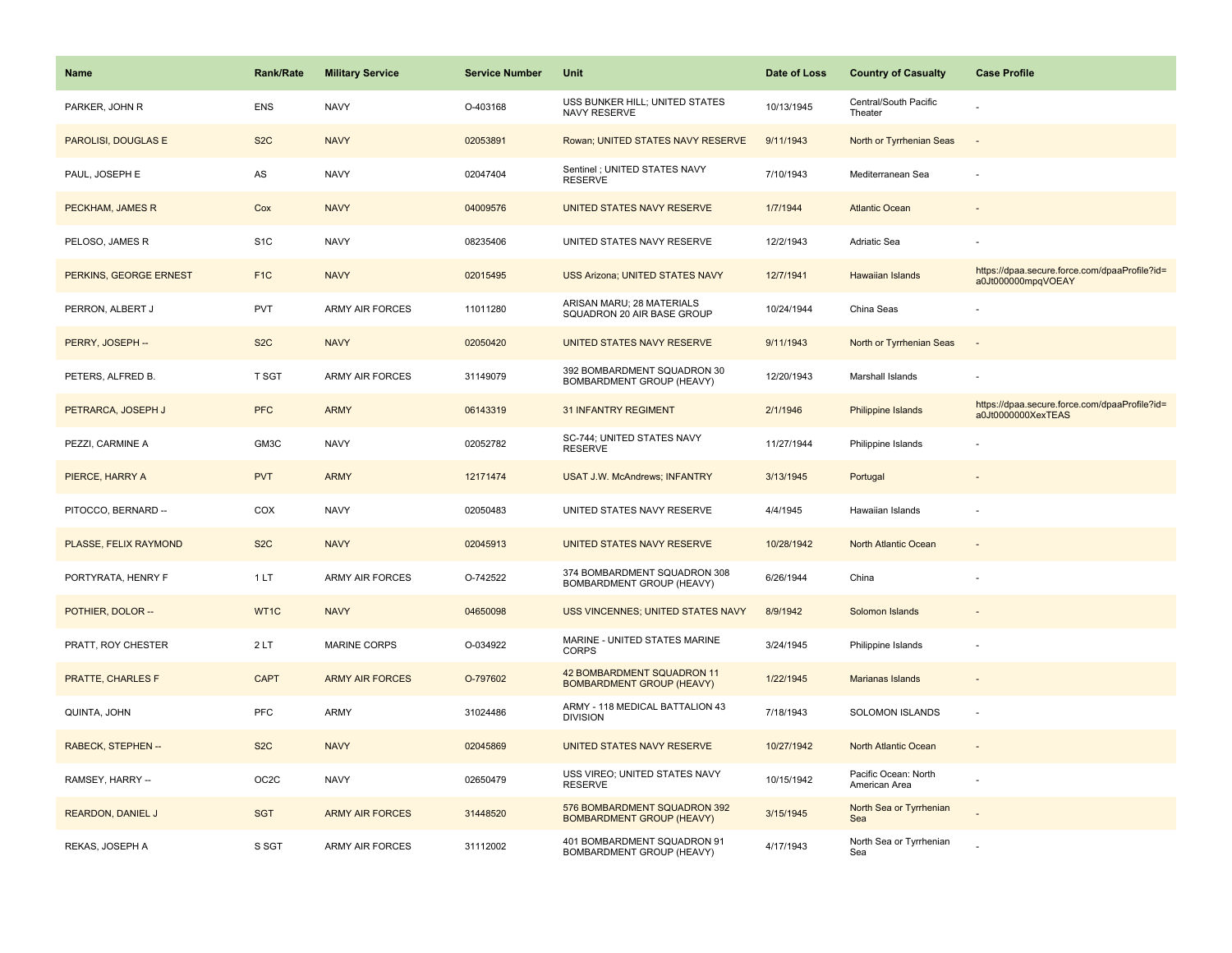| <b>Name</b>                 | <b>Rank/Rate</b>  | <b>Military Service</b> | <b>Service Number</b> | Unit                                                             | Date of Loss | <b>Country of Casualty</b>     | <b>Case Profile</b>                                                 |
|-----------------------------|-------------------|-------------------------|-----------------------|------------------------------------------------------------------|--------------|--------------------------------|---------------------------------------------------------------------|
| <b>RENE, ROBERT H</b>       | SC <sub>2</sub> C | <b>NAVY</b>             | 02050476              | UNITED STATES NAVY RESERVE                                       | 8/16/1945    | Marianas Islands               |                                                                     |
| RENEY, ROBERT B             | 1LT               | <b>ARMY AIR FORCES</b>  | O-681196              | 453 BOMBARDMENT SQUADRON 323<br>BOMBARDMENT GROUP (MEDIUM)       | 4/11/1944    | North Sea or Tyrrhenian<br>Sea |                                                                     |
| RIBEIRO, RAYMOND --         | <b>T SGT</b>      | <b>ARMY AIR FORCES</b>  | 11069851              | 432 BOMBARDMENT SQUADRON 17<br><b>BOMBARDMENT GROUP (MEDIUM)</b> | 2/20/1944    | Italy                          |                                                                     |
| RICCI, ALFRED A             | GM3C              | <b>NAVY</b>             | 08235483              | UNITED STATES NAVY RESERVE                                       | 8/9/1944     | English Channel                |                                                                     |
| <b>RICE, WILSON ALBERT</b>  | S <sub>1</sub> C  | <b>NAVY</b>             | 02017728              | <b>USS Curtiss; UNITED STATES NAVY</b>                           | 12/7/1941    | Hawaiian Islands               |                                                                     |
| RICHARD, ARMAND R           | S SGT             | <b>ARMY AIR FORCES</b>  | 11096678              | 535 BOMBARDMENT SQUADRON 381<br>BOMBARDMENT GROUP (HEAVY)        | 11/5/1943    | Holland                        | https://dpaa.secure.force.com/dpaaProfile?id=<br>a0Jt000001nza7hEAA |
| <b>RICHARDSON, ORTON S</b>  | <b>PVT</b>        | <b>ARMY</b>             | 31181233              | SS HENRY R MALLORY; COAST<br><b>ARTILLERY CORPS</b>              | 2/7/1943     | <b>Atlantic Ocean</b>          |                                                                     |
| RICHARDSON, RAYMOND C       | S <sub>2</sub> C  | <b>NAVY</b>             | 02044669              | INGRAHAM; UNITED STATES NAVY                                     | 8/22/1942    | Nova Scotia                    |                                                                     |
| RIETZEL, WILLIAM A.         | 2LT               | <b>ARMY AIR FORCES</b>  | O-683501              | 508 FIGHTER SQUADRON 404 FIGHTER<br><b>GROUP</b>                 | 1/1/1945     | Belgium                        |                                                                     |
| RIGBY, SIDNEY C             | MM <sub>2</sub> C | <b>NAVY</b>             | 06062991              | ROSS; UNITED STATES NAVY RESERVE                                 | 10/19/1944   | Philippine Islands             |                                                                     |
| <b>RITTMANN, ROBERT P</b>   | TM <sub>1</sub> C | <b>NAVY</b>             | 02015910              | <b>INGRAHAM; UNITED STATES NAVY</b>                              | 8/22/1942    | Nova Scotia                    |                                                                     |
| ROBINSON, JESSE H           | ARM1C             | <b>NAVY</b>             | 02435860              | UNITED STATES NAVY                                               | 7/14/1942    | Alaska                         |                                                                     |
| <b>ROHRMAN, HENRY B</b>     | <b>PVT</b>        | <b>ARMY</b>             | 31386043              | 300 ENGINEERS COMBAT BATTALION                                   | 6/19/1944    | <b>English Channel</b>         |                                                                     |
| RONDEAU, NORMAND N          | RM <sub>2</sub> C | <b>NAVY</b>             | 02045511              | TRIGGER; UNITED STATES NAVY                                      | 3/28/1945    | Ryukyus Islands                |                                                                     |
| <b>ROSS, GORDON G</b>       | <b>ENS</b>        | <b>NAVY</b>             | O-320542              | UNITED STATES NAVY RESERVE                                       | 3/6/1944     | Hawaiian Islands               |                                                                     |
| RUSSELL, STANLEY J          | F <sub>2</sub> C  | <b>NAVY</b>             | 02045507              | ROBALO; UNITED STATES NAVY                                       | 7/2/1944     | Philippine Islands             |                                                                     |
| RUTKO, EDWARD --            | F <sub>1C</sub>   | <b>NAVY</b>             | 08236378              | Fiske; UNITED STATES NAVY RESERVE                                | 8/2/1944     | North Atlantic Ocean           |                                                                     |
| RYAN, JOSEPH D.             | SGT               | <b>ARMY AIR FORCES</b>  | 11116316              | 828 BOMBARDMENT SQUADRON 485<br>BOMBARDMENT GROUP (HEAVY)        | 12/26/1944   | Poland                         | https://dpaa.secure.force.com/dpaaProfile?id=<br>a0Jt0000000XfGLEA0 |
| SACCOCCIO, VINCENT J        | S <sub>1</sub> C  | <b>NAVY</b>             | 02052002              | UNITED STATES NAVY RESERVE                                       | 11/11/1944   | <b>Pacific Ocean</b>           |                                                                     |
| SALVAGGIO, ANTHONY --       | S SGT             | <b>ARMY AIR FORCES</b>  | 31179089              | 424 BOMBARDMENT SQUADRON 307<br>BOMBARDMENT GROUP (HEAVY)        | 12/7/1943    | New Hebrides                   | https://dpaa.secure.force.com/dpaaProfile?id=<br>a0Jt000001nzXbhEAE |
| SAMEK, THEODORE --          | 2LT               | <b>ARMY AIR FORCES</b>  | O-795303              | <b>AIR CORPS</b>                                                 | 4/29/1943    | <b>Pacific Ocean</b>           |                                                                     |
| SANSCHAGRIN, NELSON G       | S SGT             | ARMY AIR FORCES         | 06149729              | 401 BOMBARDMENT SQUADRON 91<br>BOMBARDMENT GROUP (HEAVY)         | 8/31/1943    | English Channel                |                                                                     |
| <b>SANTILLO, NICHOLAS A</b> | S SGT             | <b>ARMY</b>             | 31112092              | ARMY - 307 INFANTRY 77 DIVISION                                  | 5/15/1945    | <b>JAPAN/OKINAWA</b>           |                                                                     |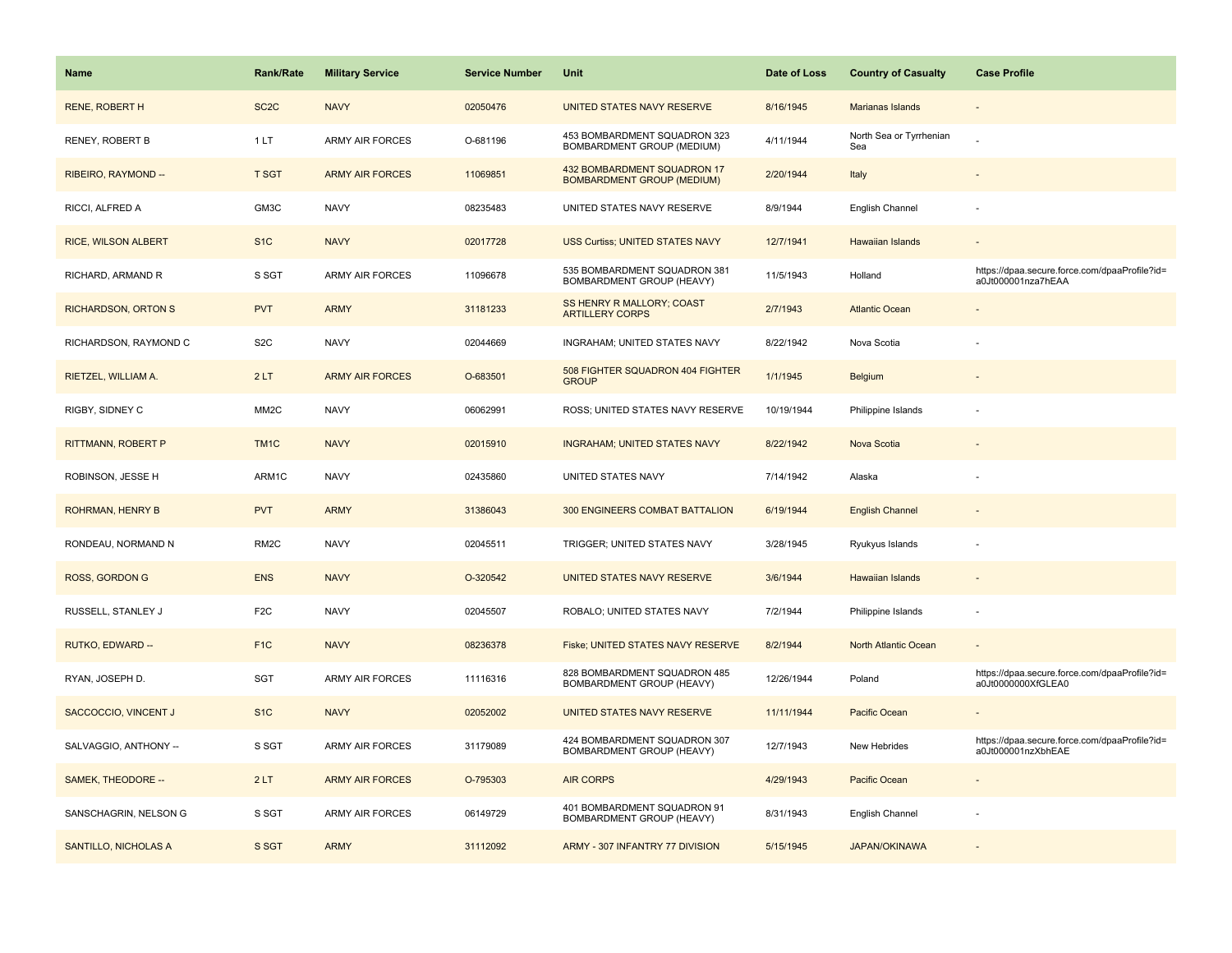| <b>Name</b>              | <b>Rank/Rate</b>  | <b>Military Service</b> | <b>Service Number</b> | Unit                                                                  | Date of Loss | <b>Country of Casualty</b>     | <b>Case Profile</b>                                                 |
|--------------------------|-------------------|-------------------------|-----------------------|-----------------------------------------------------------------------|--------------|--------------------------------|---------------------------------------------------------------------|
| SAVIGNAC, VALMORE G      | CH/1 LT           | <b>ARMY</b>             | O-477261              | ARMY - UNITED STATES ARMY                                             | 2/7/1943     | <b>ATLANTIC OCEAN</b>          |                                                                     |
| SAYERS, ROBERT ROUSE     | <b>ACMM</b>       | <b>NAVY</b>             | 02384358              | <b>UNITED STATES NAVY</b>                                             | 10/15/1942   | Pacific Ocean                  |                                                                     |
| SEARLE, ROY J            | <b>PFC</b>        | ARMY                    | 31182989              | 357 INFANTRY 90 DIVISION                                              | 12/9/1944    | Germany                        |                                                                     |
| <b>SFIKAS, PETER R</b>   | <b>SGT</b>        | <b>ARMY AIR FORCES</b>  | 11111334              | 364 BOMBARDMENT SQUADRON 305<br><b>BOMBARDMENT GROUP (HEAVY)</b>      | 2/22/1944    | North Sea or Tyrrhenian<br>Sea |                                                                     |
| SHALKOWSKI, LOUIS P      | F <sub>1</sub> C  | <b>NAVY</b>             | 02055338              | MONAGHAN; UNITED STATES NAVY<br><b>RESERVE</b>                        | 12/18/1944   | Philippine Sea                 |                                                                     |
| <b>SHANNON, THOMAS E</b> | MM <sub>1</sub> C | <b>NAVY</b>             | 02050377              | COOPER; UNITED STATES NAVY<br><b>RESERVE</b>                          | 12/3/1944    | Philippine Islands             |                                                                     |
| SHELDON, STANLEY W       | T SGT             | ARMY AIR FORCES         | 11116435              | 66 BOMBARDMENT SQUADRON 44<br>BOMBARDMENT GROUP (HEAVY)               | 8/6/1944     | Germany                        |                                                                     |
| <b>SKINNER, EDWARD F</b> | <b>CPL</b>        | <b>ARMY</b>             | 06145104              | <b>ARMY - 31 INFANTRY REGIMENT</b>                                    | 7/4/1942     | PHILIPPINE ISLANDS             | https://dpaa.secure.force.com/dpaaProfile?id=<br>a0Jt000000MvCQbEAN |
| SLOAN, JAMES H           | MM3C              | <b>NAVY</b>             | 02051395              | S-44; UNITED STATES NAVY RESERVE                                      | 10/7/1943    | Kurile Islands                 |                                                                     |
| SMITH, JOSEPH F          | TM3C              | <b>NAVY</b>             | 02019427              | SCORPION; UNITED STATES NAVY                                          | 2/22/1944    | China Seas                     |                                                                     |
| SMITH, RAYMOND F         | <b>ELEC</b>       | <b>NAVY</b>             | 00243553              | UNITED STATES NAVY RESERVE                                            | 1/7/1942     | Atlantic Ocean                 |                                                                     |
| SMITH, RICHARD B         | 1st Lt            | <b>ARMY</b>             | O-689280              | 70 FIGHTER SQUADRON 18 FIGHTER<br><b>GROUP</b>                        | 2/6/1945     | Philippine Islands             |                                                                     |
| SMITH, STANLEY C         | <b>LTJG</b>       | <b>NAVY</b>             | O-156585              | NAVY - UNITED STATES NAVY RESERVE                                     | 8/20/1944    | <b>BERMUDA</b>                 |                                                                     |
| SNEATH, JOHN C           | <b>CPL</b>        | <b>ARMY</b>             | 06145722              | <b>HMT Rohna; INFANTRY</b>                                            | 11/26/1943   | Mediterranean Sea              |                                                                     |
| SOUZA, ALFRED --         | MM1C              | <b>NAVY</b>             | 02044165              | ROSS; UNITED STATES NAVY                                              | 10/19/1944   | Philippine Islands             |                                                                     |
| SPRINGETT, WILLIAM L.    | S SGT             | <b>ARMY AIR FORCES</b>  | 31289762              | 759 BOMBARDMENT SQUADRON 459<br><b>BOMBARDMENT GROUP (HEAVY)</b>      | 3/3/1944     | North Sea or Tyrrhenian<br>Sea | https://dpaa.secure.force.com/dpaaProfile?id=<br>a0Jt000001EhO0UEAV |
| STAMAND, PAUL N          | F <sub>2</sub> C  | <b>NAVY</b>             | 02050180              | UNITED STATES NAVY RESERVE                                            | 2/7/1943     | North Atlantic Ocean           |                                                                     |
| STEPHEN, LOUIS --        | 1st Lt            | <b>ARMY AIR FORCES</b>  | O-695982              | 882 BOMBARDMENT SQUADRON 500<br><b>BOMBARDMENT GROUP (VERY HEAVY)</b> | 4/4/1945     | Marianas Islands               |                                                                     |
| STRATTON, DONALD E       | <b>PVT</b>        | ARMY AIR FORCES         | 19056673              | 2 OBSERVATION SQUADRON                                                | 2/28/1943    | Philippine Islands             |                                                                     |
| SULLIVAN, GEORGE B       | GM3C              | <b>NAVY</b>             | 02017851              | <b>UNITED STATES NAVY</b>                                             | 3/13/1944    | <b>Indian Ocean</b>            |                                                                     |
| SWANSON, HARRY T         | <b>CTM</b>        | <b>NAVY</b>             | 03930291              | NAVY - UNITED STATES NAVY                                             | 11/13/1942   | SOLOMON ISLANDS                | ÷.                                                                  |
| SWEET, WILLIAM H         | <b>T SGT</b>      | <b>ARMY AIR FORCES</b>  | 11004207              | 513 BOMBARDMENT SQUADRON 376<br><b>BOMBARDMENT GROUP (HEAVY)</b>      | 9/10/1944    | <b>Adriatic Sea</b>            |                                                                     |
| SZELAG, METTIE J         | <b>SGT</b>        | <b>ARMY AIR FORCES</b>  | 11096401              | 319 BOMBARDMENT SQUADRON 90<br>BOMBARDMENT GROUP (HEAVY)              | 6/11/1944    |                                |                                                                     |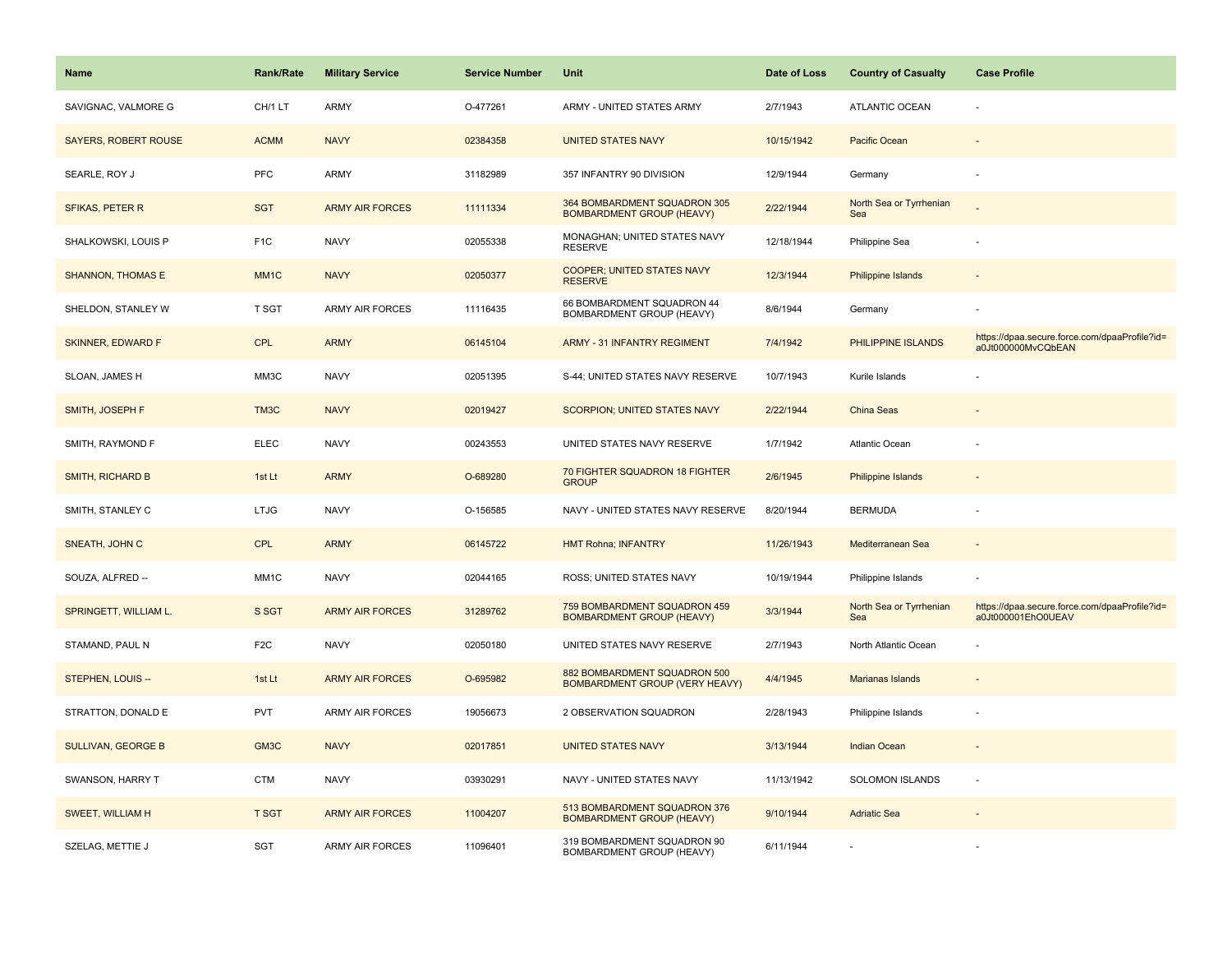| <b>Name</b>                    | <b>Rank/Rate</b> | <b>Military Service</b> | <b>Service Number</b> | Unit                                                                    | Date of Loss | <b>Country of Casualty</b>                             | <b>Case Profile</b>                                                 |
|--------------------------------|------------------|-------------------------|-----------------------|-------------------------------------------------------------------------|--------------|--------------------------------------------------------|---------------------------------------------------------------------|
| SZYMANSKI, ANTONI --           | <b>SGT</b>       | <b>ARMY AIR FORCES</b>  | 20156359              | 387 BOMBARDMENT SQUADRON 312<br><b>BOMBARDMENT GROUP (LIGHT)</b>        | 8/11/1944    | New Guinea                                             | https://dpaa.secure.force.com/dpaaProfile?id=<br>a0Jt000001nzQEpEAM |
| TAYLOR, ARTHUR                 | 1LT              | <b>ARMY AIR FORCES</b>  | O-814442              | 775 BOMBARDMENT SQUADRON 463<br><b>BOMBARDMENT GROUP (HEAVY)</b>        | 5/18/1944    | Rumania                                                |                                                                     |
| <b>TAYLOR, COLIN V</b>         | 2LT              | <b>ARMY AIR FORCES</b>  | O-701504              | 856 BOMBARDMENT SQUADRON 492<br><b>BOMBARDMENT GROUP (HEAVY)</b>        | 6/20/1944    | <b>Baltic Sea</b>                                      |                                                                     |
| TEFFT, ERVING W                | <b>PVT</b>       | <b>ARMY AIR FORCES</b>  | 11011629              | ARISAN MARU; 16 BOMBARDMENT<br>SQUADRON 27 BOMBARDMENT GROUP<br>(LIGHT) | 10/24/1944   | China Seas                                             |                                                                     |
| TEJA, IONEL --                 | Ens              | <b>NAVY</b>             | O-347126              | <b>USS HANCOCK (CV-19); UNITED STATES</b><br><b>NAVY RESERVE</b>        | 12/15/1944   | <b>Central/South Pacific</b><br>Theater                |                                                                     |
| TETREAULT, RENE W              | TEC <sub>5</sub> | <b>ARMY</b>             | 31244654              | 35 SIGNAL CONSTRUCTION BATTALION                                        | 4/28/1944    | English Channel                                        |                                                                     |
| THIBAULT, EUGENE F             | S SGT            | <b>ARMY AIR FORCES</b>  | 11110844              | 453 BOMBARDMENT SQUADRON 323<br><b>BOMBARDMENT GROUP (MEDIUM)</b>       | 5/20/1944    | <b>English Channel</b>                                 |                                                                     |
| THOMAS, BUDIO J                | <b>PVT</b>       | <b>ARMY</b>             | 31291837              | HMT Rohna; 853 ENGINEERS BATTALION<br>(AVIATION)                        | 11/26/1943   | Mediterranean Sea                                      |                                                                     |
| THOMAS, GEORGE B.              | <b>PFC</b>       | <b>ARMY</b>             | 31447798              | 13 INFANTRY 8 DIVISION                                                  | 11/23/1944   | Germany                                                |                                                                     |
| THORPE, ROBERT E.              | 2d Lt            | <b>ARMY AIR FORCES</b>  | O-810434              | 39 FIGHTER SQUADRON 35 FIGHTER<br><b>GROUP</b>                          | 5/27/1944    | New Guinea                                             |                                                                     |
| TIERNEY, EDWARD M.             | <b>T SGT</b>     | <b>ARMY AIR FORCES</b>  | 31172274              | 400 BOMBARDMENT SQUADRON 90<br><b>BOMBARDMENT GROUP (HEAVY)</b>         | 8/20/1943    | <b>New Guinea</b>                                      | https://dpaa.secure.force.com/dpaaProfile?id=<br>a0Jt000001nzY42EAE |
| VALLANTE, PASQUALE             | F <sub>1</sub> C | <b>NAVY</b>             | 02054545              | NAVY - UNITED STATES NAVY RESERVE                                       | 10/24/1944   | PHILIPPINE SEA                                         |                                                                     |
| <b>VIEIRA, ALVARO EVERETT</b>  | S <sub>2</sub> C | <b>NAVY</b>             | 02019075              | <b>USS Arizona; UNITED STATES NAVY</b>                                  | 12/7/1941    | <b>Hawaiian Islands</b>                                | https://dpaa.secure.force.com/dpaaProfile?id=<br>a0Jt00000004s41EAA |
| VIGEANT, GEORGE J              | Ens              | <b>NAVY</b>             | O-363776              | UNITED STATES NAVY RESERVE                                              | 6/15/1945    | Central/South Pacific<br>Theater                       |                                                                     |
| <b>WALLACE, RAYMOND R</b>      | S <sub>2</sub> C | <b>NAVY</b>             | 02056451              | UNITED STATES NAVY RESERVE                                              | 4/23/1945    | <b>Atlantic Ocean: North</b><br><b>American Waters</b> |                                                                     |
| WASILEWSKI, LEONARD W          | SGT              | <b>ARMY AIR FORCES</b>  | 11111677              | 551 BOMBARDMENT SQUADRON 385<br>BOMBARDMENT GROUP (HEAVY)               | 2/13/1944    | English Channel                                        |                                                                     |
| <b>WEBSTER, EDWARD RAYMOND</b> | ARM2C            | <b>NAVY</b>             | 02046433              | USS YORKTOWN (CV-10); UNITED<br><b>STATES NAVY RESERVE</b>              | 6/15/1944    | Bonin & Volcano Islands                                | $\sim$                                                              |
| WEEDEN, EDWARD A               | AMM3C            | <b>NAVY</b>             | 02047185              | UNITED STATES NAVY RESERVE                                              | 10/30/1943   | Caribbean Sea                                          |                                                                     |
| <b>WEINDEL, ARTHUR L</b>       | <b>SGT</b>       | <b>ARMY AIR FORCES</b>  | 31448036              | 790 BOMBARDMENT SQUADRON 467<br><b>BOMBARDMENT GROUP (HEAVY)</b>        | 11/10/1944   | North Sea or Tyrrhenian<br>Sea                         |                                                                     |
| WHITE, NORMAN E                | <b>LTJG</b>      | <b>NAVY</b>             | O-125422              | USS LEXINGTON; UNITED STATES NAVY<br><b>RESERVE</b>                     | 11/19/1943   | Marshall Islands                                       |                                                                     |
| WHITE, THOMAS F.               | Ens              | <b>NAVY</b>             | O-299472              | UNITED STATES NAVY RESERVE                                              | 10/13/1944   |                                                        |                                                                     |
| WIKSTRAND, ROBERT C            | Ens              | <b>NAVY</b>             | O-363541              | UNITED STATES NAVY RESERVE                                              | 7/14/1945    | Pacific Ocean                                          |                                                                     |
| <b>WILCOX, RUSSELL W</b>       | 2LT              | <b>ARMY AIR FORCES</b>  | O-816838              | 505 FIGHTER SQUADRON 339 FIGHTER<br><b>GROUP</b>                        | 8/28/1944    | <b>English Channel</b>                                 |                                                                     |